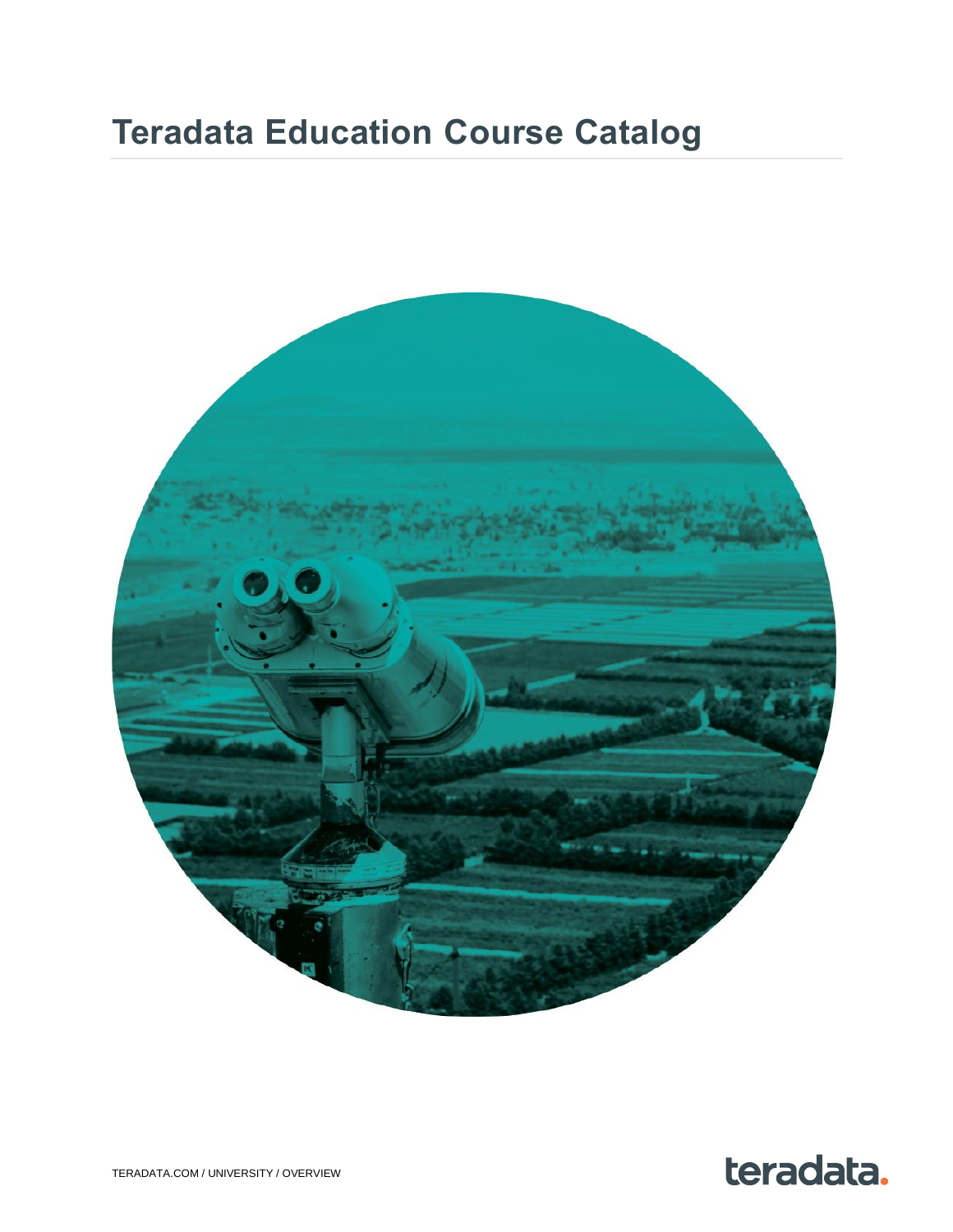## **Table of Contents**

#### **About this Catalog**

We've included our most popular course offerings in this catalog--please visit<br>Teradata.com/University/Overview for a complete listing of all courses available.

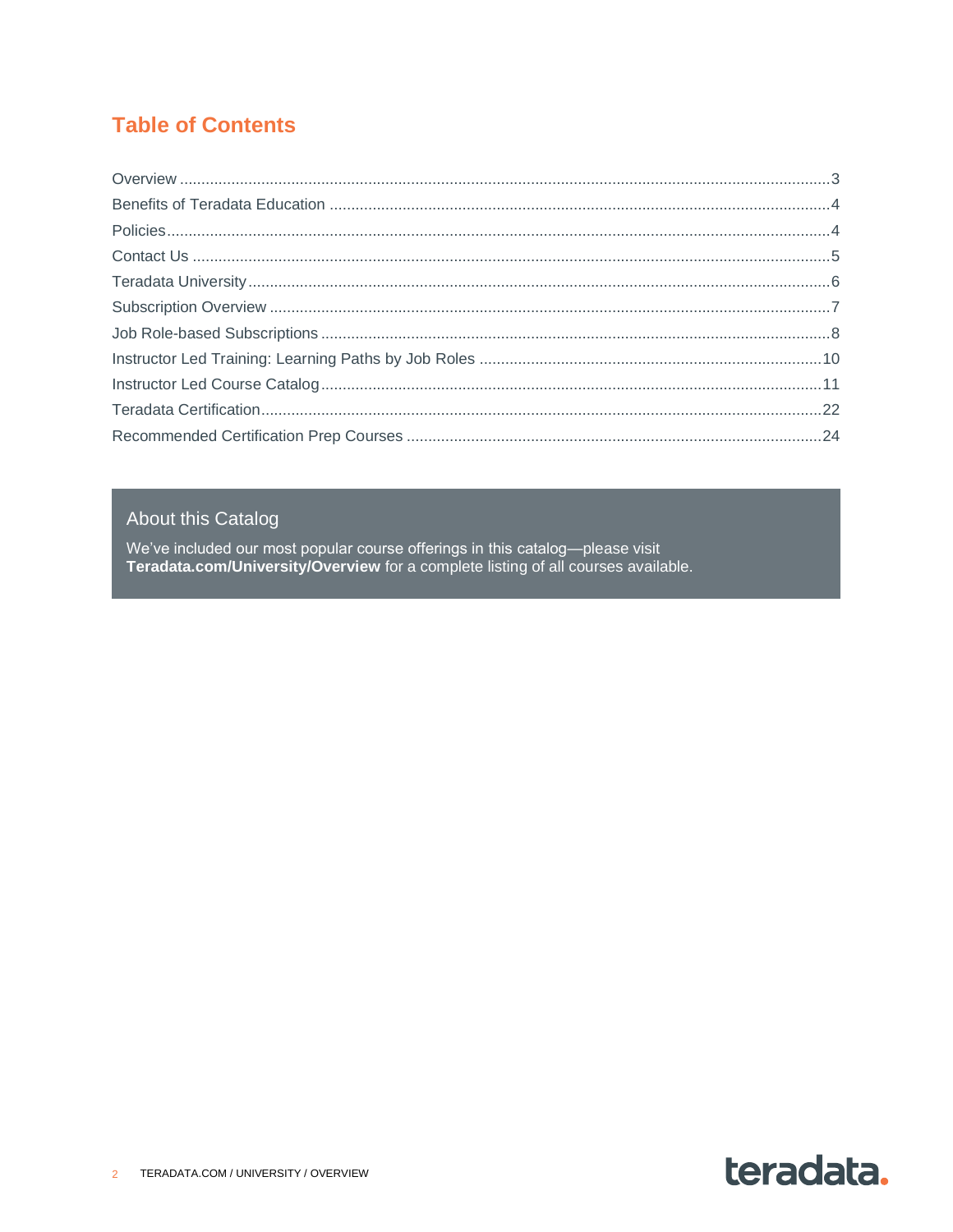

### <span id="page-2-0"></span>**Overview**

#### **Teradata Education Services**

**Strengthen your skills, your career, and your value with world class training and certification**

Teradata Education designs, develops and delivers education that builds skills and capabilities to enable your company to maximize and expand its Teradata investment. Through both our free and cost-effective training, you have access to our highly experienced instructors and a world-class collection of online content that:

- Builds the know-how of technical staff to keep systems running smoothly and efficiently
- Teaches developers how to quickly and effectively implement applications that meets the needs of the business
- Helps business users discover ways to unlock the power of data, increasing your organization's ROI
- Ensure that technical capabilities are recognized through **[Teradata Certification](https://www.teradata.com/University/Certification)** and badging programs.

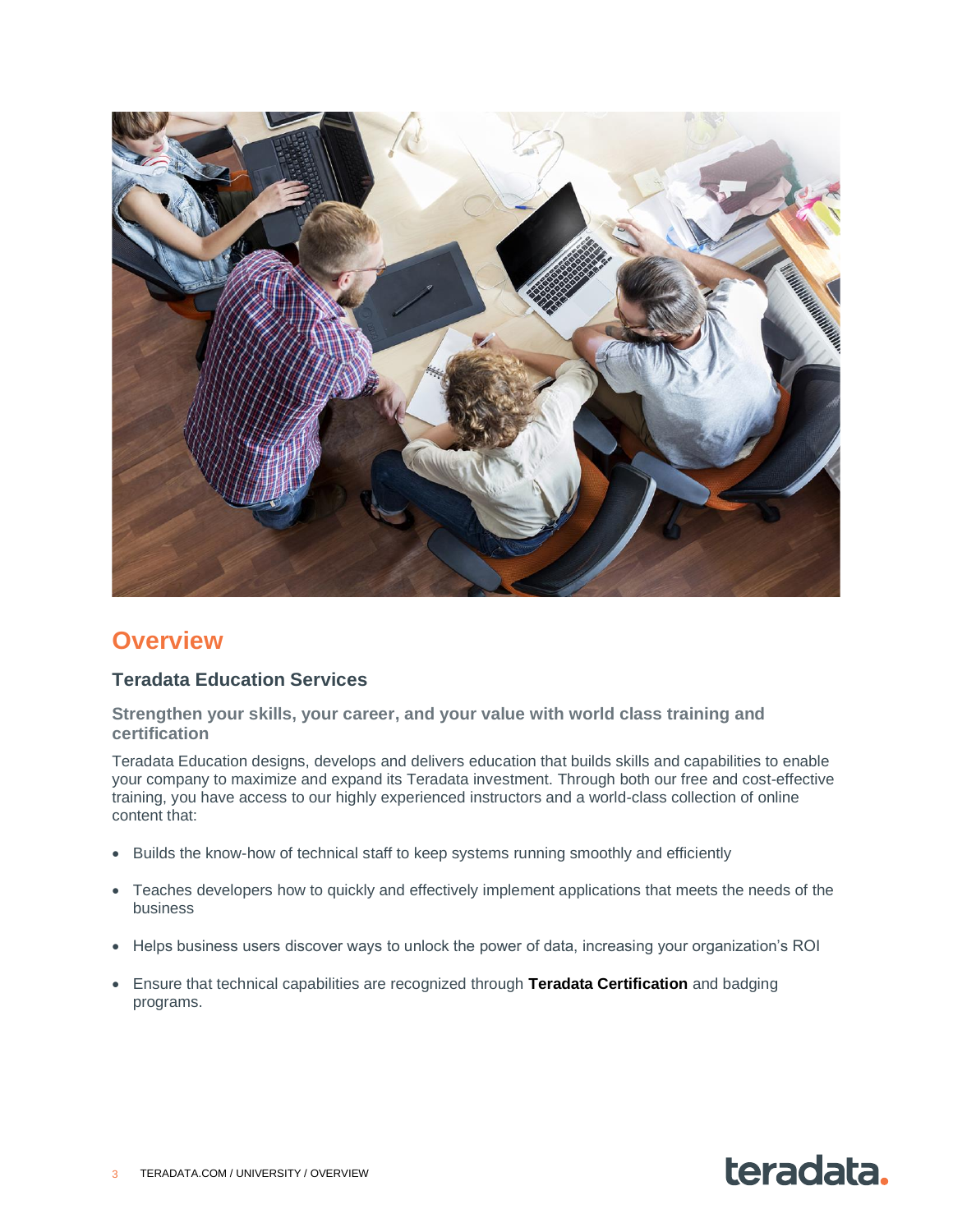# <span id="page-3-0"></span>**Benefits of Teradata Education**

#### **Blended Learning Approach**

Teradata offers a variety of formats to suit your needs. The combination of on-demand courses through Teradata University, along with hands-on instructor-led training, gives each user level a wide range of opportunities to gain knowledge and expand skills. Our flexible education options build upon and complement one another for a robust offering. Covering a broad range of subjects, our training programs present the essential knowledge to achieve swift and smooth information technology utilization at every organizational level.

#### **Teradata University**

Instructor-led classes may be taught at your location, and we can customize your training event by combining selected topics from our standard course offerings for technical and business users. Teradata University is a global online learning platform that offers on demand courses and the ability to register for any public class.

| <b>Flexible Delivery Options</b>                                               | Teradata offers a variety of training options-<br>self-paced, classroom, and virtual instructor-led                          |
|--------------------------------------------------------------------------------|------------------------------------------------------------------------------------------------------------------------------|
| <b>Expert Assessment of Training</b><br><b>Requirements Based on Job Roles</b> | Teradata Education Consultants work with your<br>organization to design a training program based on<br>your specific needs   |
| <b>Decreased Ramp-Up Time</b>                                                  | Training enables you to come up to speed on the<br>new technology quickly and efficiently                                    |
| <b>Teradata Certification and Badging</b>                                      | Certifications and digital badges covering the<br>features and functionality of the Advanced SQL<br>Engine for all audiences |
| <b>Quality You Can Count On</b>                                                | Teradata is the only authorized provider of Teradata<br>training—we offer a 100% satisfaction guarantee                      |

## <span id="page-3-1"></span>**Policies**

Confirmed students in any public instructor led, virtual instructor led, or live webinar event who cancel or reschedule fourteen (14) or fewer business days prior to the class start date will be charged the full training fee. Student substitutions may be made at any time without penalty.

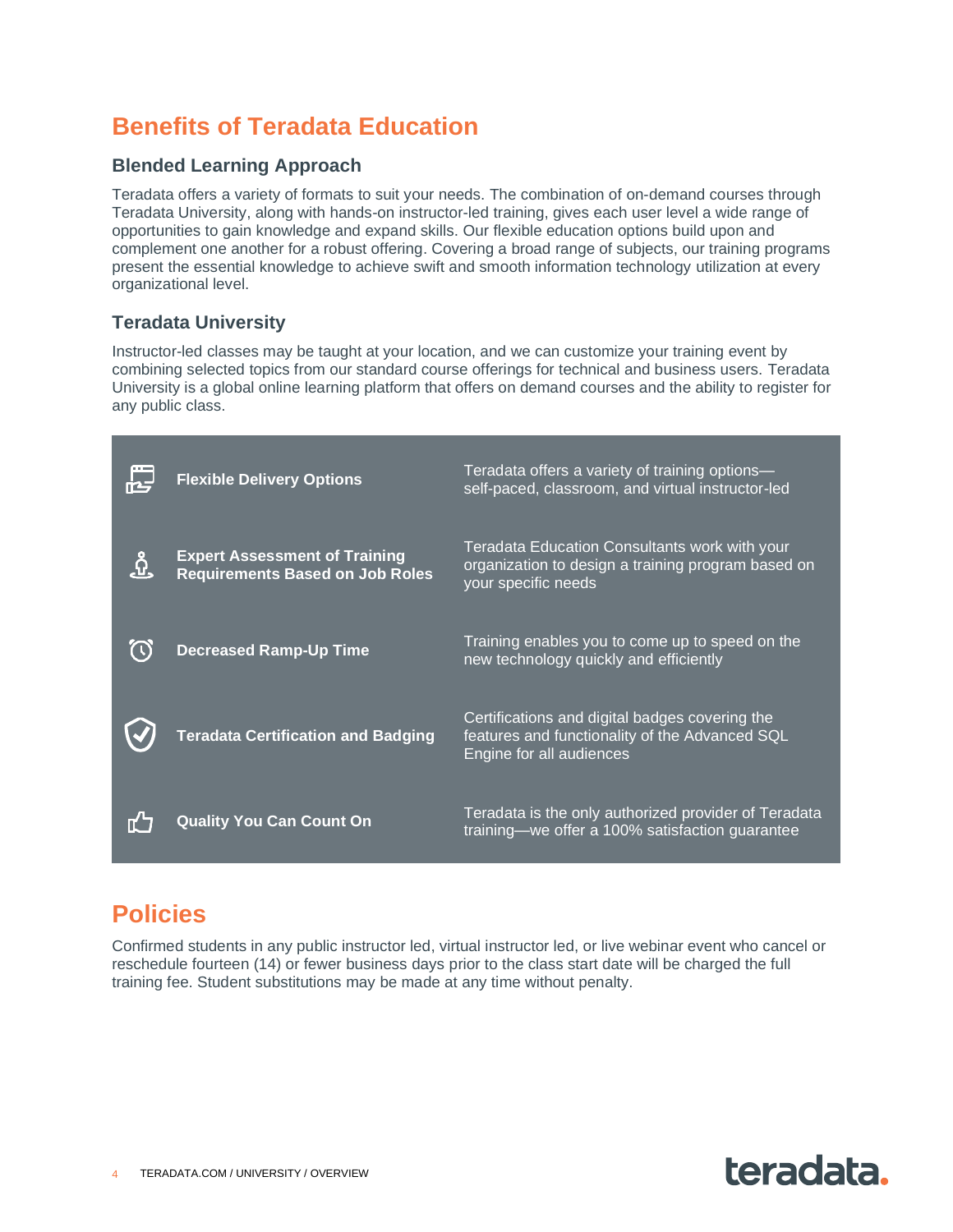

## <span id="page-4-0"></span>**Contact Us**

#### **Americas**

Caribbean/Latin America, Financial Services, Healthcare/Life Sciences, Manufacturing, Aerospace, Auto **Tony Arrieta** +1 678-231-5622 **[Tony.Arrieta@teradata.com](mailto:Tony.Arrieta@teradata.com)**

#### **Asia Pacific**

South East Asia and Australia **Rakhee Dhar** +91 9619052624 **[Rakhee.Dutta@teradata.com](mailto:Rakhee.Dutta@teradata.com)**

#### **Americas**

Canada, Communications, Media & Entertainment, Utilities, Oil & Gas, Government, Retail, Travel, Hospitality, Transport **Ellen Owen** +1 972-245-7547 **[Ellen.Owen@teradata.com](mailto:Ellen.Owen@teradata.com)**

#### **International**

Europe, Middle East, Africa and Asia **Kosima Koerner-Guenther** +49 (0)172 / 810 8310 **[Kosima.Koerner-Guenther@teradata.com](mailto:Kosima.Koerner-Guenther@teradata.com)**

#### **Teradata Certification and Digital Badging**

**Karyn Waller-Finkelstein** +1 732-647-5603 **[Karyn.Waller@teradata.com](mailto:Karyn.Waller@teradata.com)** **Yenny Yang** +1 404-798-8966 **[Yenny.Yang@teradata.com](mailto:Yenny.Yang@teradata.com)**

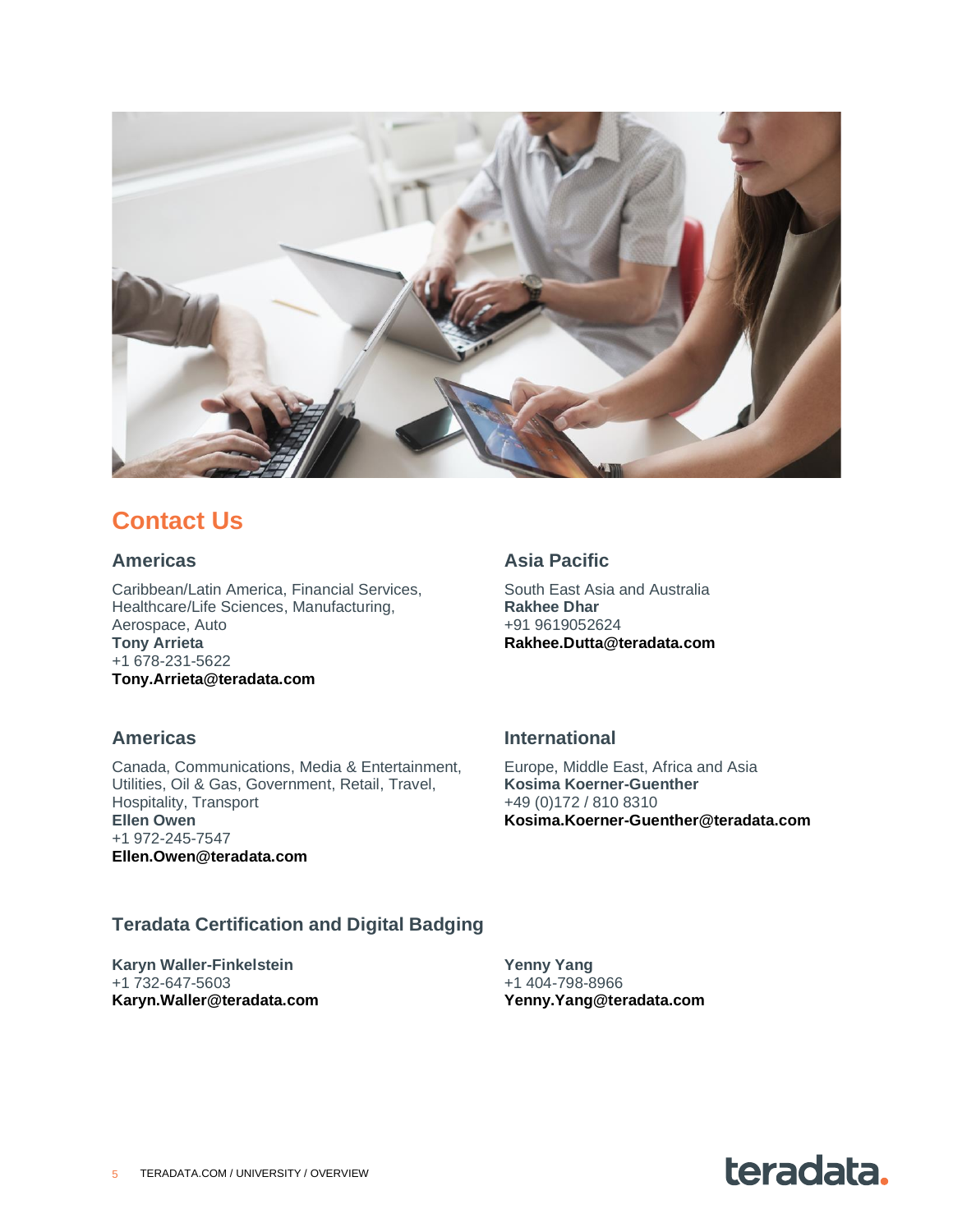

# <span id="page-5-0"></span>**Teradata University**

#### **Expand your Teradata knowledge at your own pace, on your own schedule**

View and access the most recent and popular on-demand and instructor-led classes in one comprehensive site. Instructor Led Training (ILT) offers live instruction with hands-on labs and an opportunity to interact with one of our professional instructors. The classes are available to the public, please see the latest schedule **[here](https://www.teradata.com/University/Overview)**. At this time classes are presented virtually, in half day sessions. We also offer dedicated classes that can be geared to your organizational interests. Join us to grow your skills and meet other Teradata professionals.

#### **On-Demand Courses**

Web-based courses are formal, self-paced training delivered via Teradata University. Many of our popular instructor-led courses are also offered in web-based formats, allowing you to save on travel costs and maximize your time.

Webcasts are structured, one to two hour presentations, available in Teradata University. Over 150 webcasts are available and delivered by Teradata's product managers, subject matter experts, and product evangelists.

#### **Subscriptions**

Teradata University subscriptions provide either unlimited or tailored access to our on-demand courses. Several options are available to meet your ongoing technical and business user training needs. Teradata Education Consultants will work with your organization to determine the right subscription options required to meet your learning objectives. Expand your Teradata knowledge and fully utilize your Teradata systems with a Teradata University subscription.

#### **The Right Partner for You**

Teradata Education looks forward to bringing you the most advanced and exciting online education experience. To learn how to put the next generation of Teradata education to use, contact your Teradata representative or visit **[Teradata.com/University/Overview](http://www.teradata.com/University/Overview)**.

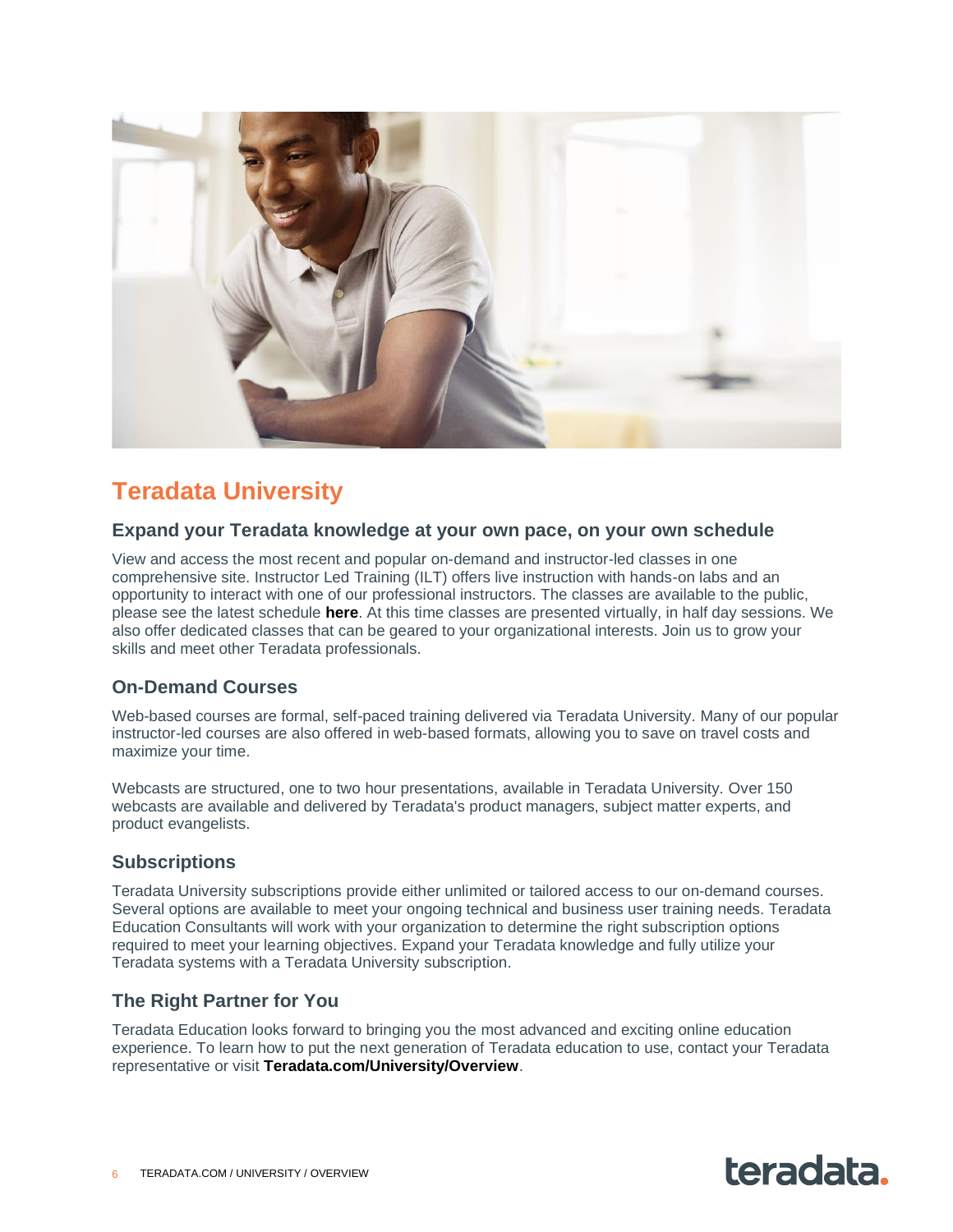# <span id="page-6-0"></span>**Subscription Overview**

#### **Unlimited Subscription**

#### **Access to All On-Demand Training**

A library of more than 300 on-demand, selfpaced courses, including hands-on practice.

Enjoy more than 700 hours of training on subjects from data science principles through database management.

Enterprise Unlimited subscriptions include:

- 24 Teradata Certification Exam Vouchers
- 24 Annual Office Hours with our Technical Experts

Courses available include these and many more:

- Exploring the Analytic Functions of Teradata Vantage
- Teradata Advanced SQL
- Teradata SQL for Business Users
- Introduction to the Teradata Database
- Introduction to Data Modeling

Unlimited Subscriptions are available at the individual or Enterprise level. Tiered pricing is offered for multiple individual subscriptions.

#### **Job Role-Based Subscriptions**

#### **Access to On-Demand Training**

Tailored to your job role, these subscription options focus on the top courses that help build skills critical to excelling in your role. Each contains the most relevant content to help you unlock the power of data.

- **[Business Analyst](https://assets.teradata.com/pdf/University/business-analyst-teradata-university-subscription.pdf)**
- **[Developer](https://assets.teradata.com/pdf/University/developer-teradata-university-subscription.pdf)**
- **[Database Administrator](https://assets.teradata.com/pdf/University/database-administrator-teradata-university-subscription.pdf)**
- **[Data Engineer](https://assets.teradata.com/pdf/University/data-engineer-teradata-university-subscription.pdf)**

Job Role-Based Subscriptions are available for individuals on an annual or multi-year level and each includes a Teradata Certification exam voucher. Tiered pricing is offered for multiple subscriptions.

#### **Premier Education Package** (complimentary)

#### **Access to Introductory On-Demand Training**

A carefully curated selection of more than 75 online courses totaling more than 115 hours of content, with additional courses added regularly, all at no charge for customers. Through the Premier Education Package any number of individuals at *all* Teradata customers have access to on-demand courses at no cost.

The process to access your Premier Education Package is simple. Sign up at **[Teradata.com/University/Overview](http://www.teradata.com/University/Overview)**.

Share this exciting offer with your colleagues and encourage them to sign up today.

Your access will allow you to take valuable courses such as Introduction to:

- Teradata Vantage
- Teradata Data Stream Architecture
- Time Series Analytics
- Big Data Concepts

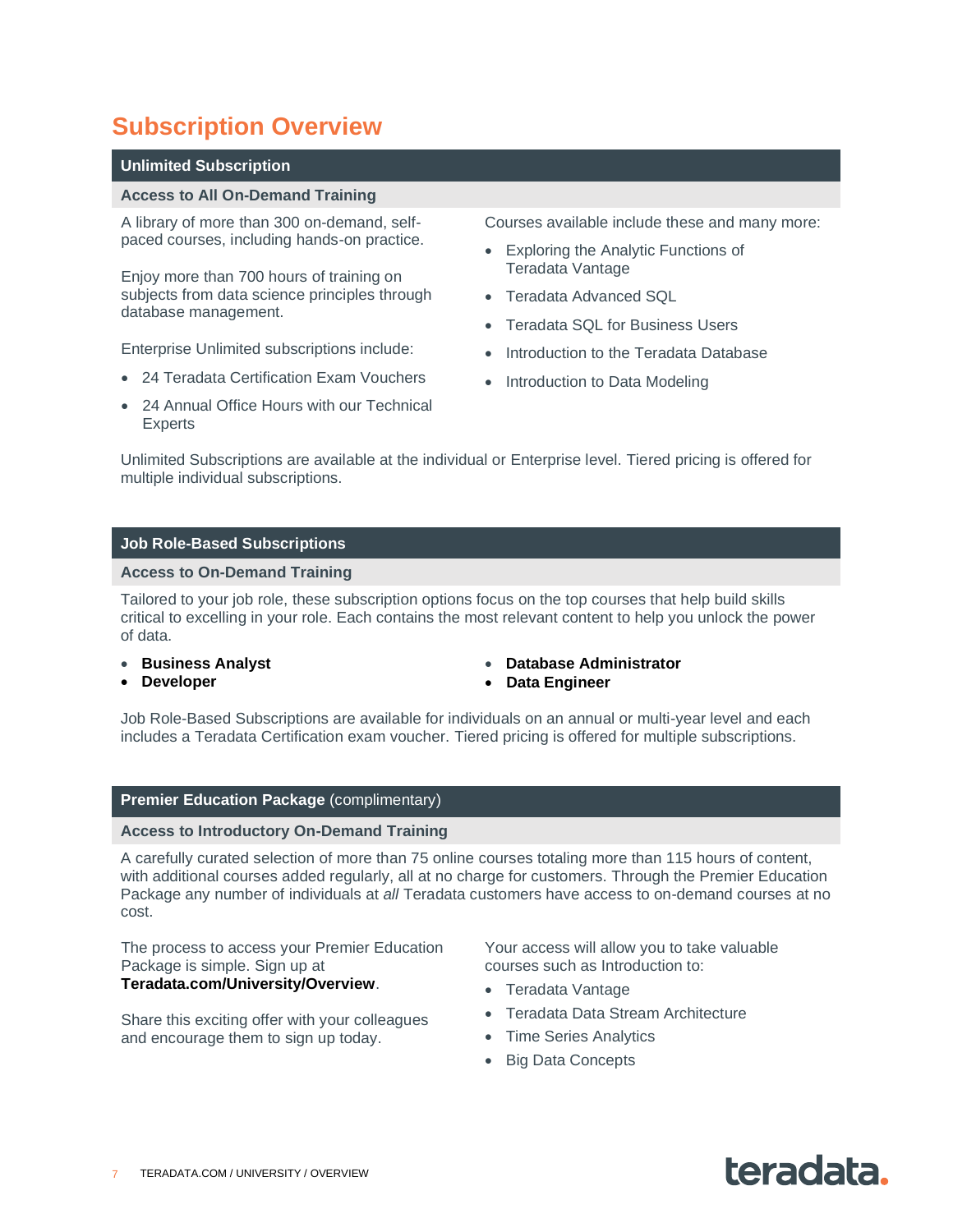# <span id="page-7-0"></span>**Job Role-based Subscriptions**

| <b>Courses</b>                                                                                            | <b>Duration</b><br>(hh:mm) | <b>Business</b><br>Analyst | <b>Developer</b> | <b>Database</b><br>Administrator | <b>Data</b><br><b>Engineer</b> |
|-----------------------------------------------------------------------------------------------------------|----------------------------|----------------------------|------------------|----------------------------------|--------------------------------|
| Introduction to the<br><b>Teradata Database</b>                                                           | 10:00                      |                            |                  |                                  |                                |
| <b>Teradata Advanced</b><br>SQL Engine 17.10                                                              | 2:00                       | $\bullet$                  | ●                |                                  |                                |
| Introduction to<br><b>Teradata Vantage 2.3</b>                                                            | 2:00                       |                            |                  |                                  |                                |
| <b>Teradata SQL</b>                                                                                       | 29:00                      |                            | $\bullet$        |                                  | $\bullet$                      |
| <b>Teradata Advanced</b><br><b>SQL</b>                                                                    | 32:00                      |                            |                  |                                  |                                |
| <b>Teradata SQL</b><br><b>Extensions</b>                                                                  | 12:00                      |                            | ●                |                                  |                                |
| <b>Teradata SQL for</b><br><b>Applications</b><br><b>Development</b>                                      | 39:00                      |                            |                  |                                  |                                |
| <b>Teradata Parallel</b><br><b>Transporter</b>                                                            | 24:00                      |                            | $\bullet$        | O                                | $\bullet$                      |
| <b>Teradata Application</b><br><b>Utilities</b>                                                           | 24:00                      |                            |                  |                                  |                                |
| <b>Introduction to ANSI</b><br><b>Temporal Tables</b>                                                     | 4:00                       |                            |                  |                                  |                                |
| <b>Introduction to Teradata</b><br><b>Vantage Analytic Node</b><br>- Part 1: Architecture                 | 0:30                       |                            |                  |                                  |                                |
| <b>Introduction to Teradata</b><br><b>Vantage Analytic Node</b><br>- Part 2: Analytic<br><b>Functions</b> | 0:45                       |                            |                  |                                  |                                |
| <b>In-Database Analytics</b><br>and Physical Database<br>Design                                           | 1:00                       |                            |                  |                                  |                                |
| <b>Teradata SQL for</b><br><b>Business Users</b>                                                          | 24:00                      | $\bullet$                  |                  |                                  |                                |
| <b>Exploring the Analytic</b><br><b>Functions of Teradata</b><br>Vantage                                  | 10:15                      |                            |                  |                                  |                                |
| <b>Time Series Analytics</b>                                                                              | 1:30                       | $\bullet$                  | $\bullet$        |                                  |                                |
| <b>Big Data Concepts</b>                                                                                  | 3:30                       |                            |                  |                                  |                                |
| <b>Getting Started with</b><br><b>Teradata Studio</b>                                                     | 1:00                       | $\bullet$                  | ●                |                                  |                                |
| <b>Teradata QueryGrid 2.0</b><br><b>Technical Overview</b>                                                | 1:15                       |                            |                  |                                  |                                |
| <b>Teradata Data Stream</b><br><b>Architecture (DSA)</b>                                                  | 3:00                       |                            |                  |                                  |                                |
| <b>Teradata Unity Director</b><br>and Loader                                                              | 3:00                       |                            |                  |                                  | $\bullet$                      |

teradata.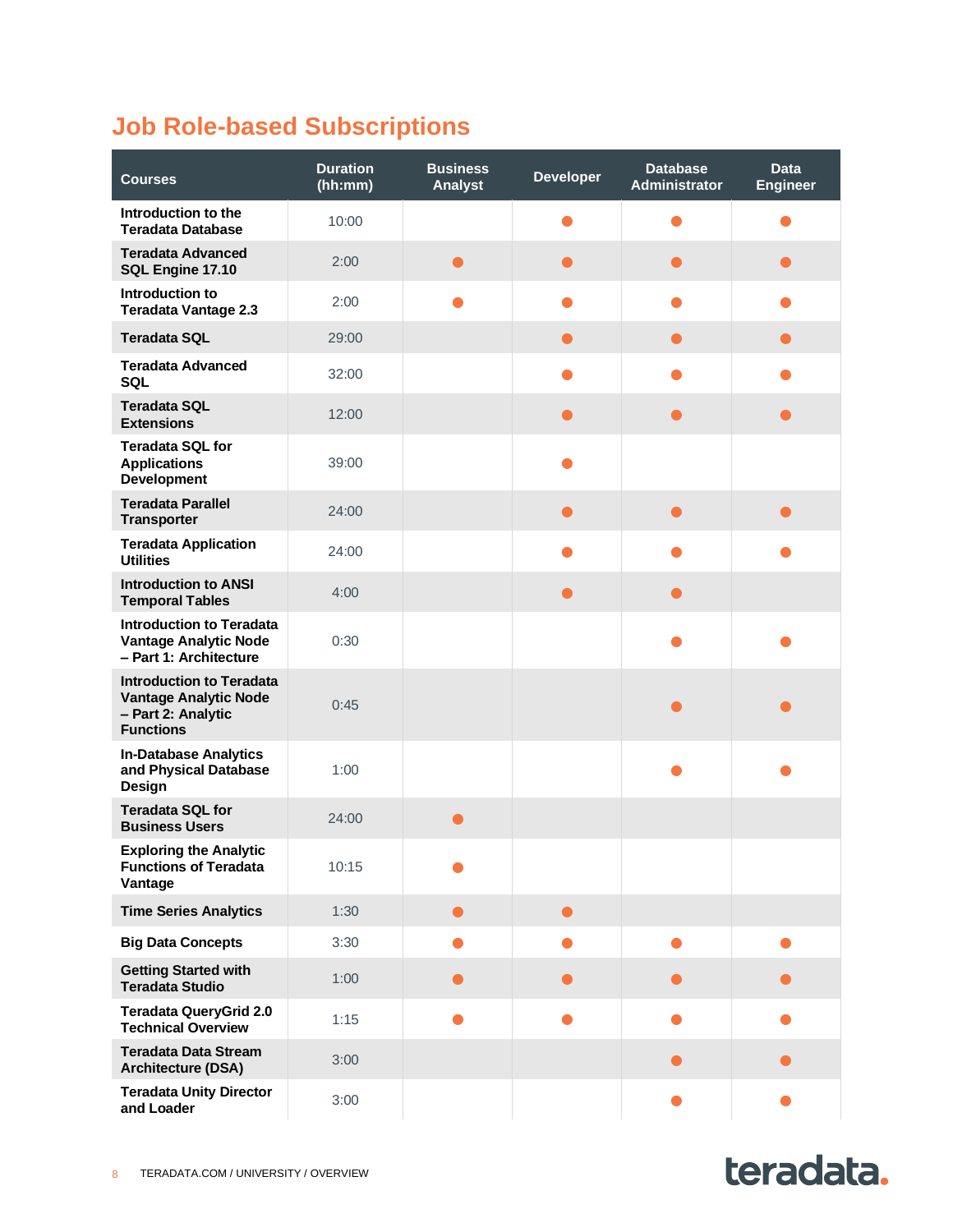| <b>Courses</b>                                                                                | <b>Duration</b><br>(hh:mm) | <b>Business</b><br>Analyst | <b>Developer</b> | <b>Database</b><br><b>Administrator</b> | <b>Data</b><br><b>Engineer</b> |
|-----------------------------------------------------------------------------------------------|----------------------------|----------------------------|------------------|-----------------------------------------|--------------------------------|
| <b>Creating Data Mover</b><br><b>Jobs</b>                                                     | 1:00                       |                            |                  |                                         |                                |
| <b>Teradata AppCenter</b><br><b>Foundations</b>                                               | 2:00                       |                            |                  |                                         |                                |
| <b>Teradata AppCenter</b><br><b>Visualizations Overview</b>                                   | 0:15                       |                            |                  |                                         |                                |
| <b>Simplify User</b><br><b>Management using</b><br><b>Roles and Profiles</b>                  | 1:00                       |                            |                  |                                         |                                |
| <b>Are You Losing</b><br><b>Control? Managing</b><br><b>Workloads on Teradata</b><br>Vantage! | 0:30                       |                            |                  |                                         |                                |
| <b>Row Partitioning:</b><br><b>Getting Started</b>                                            | 1:00                       |                            |                  |                                         |                                |
| Tables without a<br><b>Primary Index - How</b><br>does it work?                               | 1:00                       |                            |                  |                                         |                                |
| <b>Using Teradata</b><br>Columnar                                                             | 0:45                       |                            |                  |                                         |                                |
| <b>Advanced EXPLAIN</b><br><b>Tuning</b>                                                      | 1:30                       |                            |                  |                                         |                                |
| <b>Analytics Curriculum</b>                                                                   | 14:00                      |                            |                  |                                         |                                |

| <b>Business</b><br>Analyst       | 12 months | plus 1<br>certification<br>voucher | Tailored for you, the Business Analyst subscription<br>includes 10 courses totaling over 48 hours of on-<br>demand content that will help you build your skills to<br>unlock the power of data.  |
|----------------------------------|-----------|------------------------------------|--------------------------------------------------------------------------------------------------------------------------------------------------------------------------------------------------|
| <b>Developer</b>                 | 12 months | plus 1<br>certification<br>voucher | Tailored for you, the Developer subscription includes 20<br>courses totaling 191 hours of on-demand content that<br>will help you build your skills to unlock the power of<br>data.              |
| <b>Database</b><br>Administrator | 12 months | plus 1<br>certification<br>voucher | Tailored for you, the Database Administrator<br>subscription includes 25 courses totaling 161 hours of<br>on-demand content that will help you build your skills to<br>unlock the power of data. |
| <b>Data Engineer</b>             | 12 months | plus 1<br>certification<br>voucher | Tailored for you, the Data Engineer subscription<br>includes 24 courses totaling 156 hours of on-demand<br>content that will help you build your skills to unlock the<br>power of data.          |

For more information contact us: **[Teradata.com/University/Contact](file:///C:/Users/el250019/Documents/TEN/teradata.com/University/Contact)**

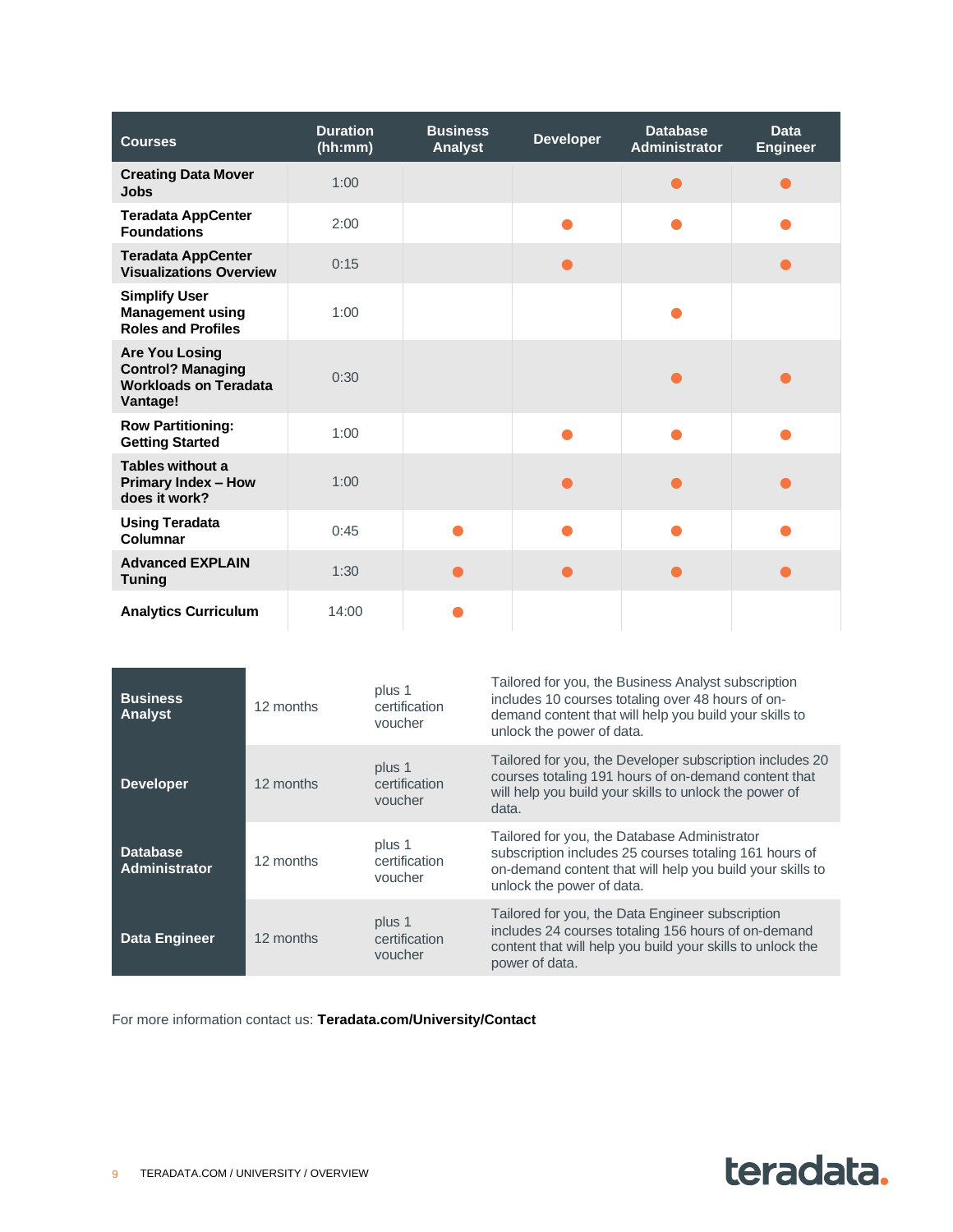# <span id="page-9-0"></span>**Instructor Led Training: Learning Paths by Job Roles**

| <b>Courses</b>                                                                                 | <b>Database</b><br><b>Administrator</b> | <b>Data</b><br>Architect/<br><b>Engineer</b> | ETL/<br><b>Application</b><br><b>Developer</b> | <b>Business</b><br>Analyst | <b>Data</b><br><b>Scientist</b> |
|------------------------------------------------------------------------------------------------|-----------------------------------------|----------------------------------------------|------------------------------------------------|----------------------------|---------------------------------|
| Introduction to the Teradata<br>Database - lecture only                                        |                                         |                                              |                                                |                            |                                 |
| <b>Teradata SQL</b>                                                                            |                                         |                                              |                                                |                            |                                 |
| <b>Advanced SQL</b>                                                                            |                                         |                                              |                                                |                            |                                 |
| Teradata SQL Differences -<br>lecture only                                                     | $(\bullet)$                             | $(\bullet)$                                  | $(\bullet)$                                    |                            |                                 |
| <b>Teradata SQL for Business Users</b>                                                         |                                         |                                              |                                                |                            |                                 |
| <b>Teradata Parallel Transporter:</b><br><b>Vantage Advanced SQL Engine</b>                    |                                         | $\bullet$                                    | ●                                              |                            |                                 |
| Vantage: Advanced SQL Engine<br><b>Physical Implementation</b>                                 |                                         |                                              |                                                |                            |                                 |
| <b>Teradata Database</b><br><b>Administration: Vantage</b><br><b>Advanced SQL Engine</b>       |                                         |                                              |                                                |                            |                                 |
| <b>Teradata Viewpoint</b>                                                                      |                                         |                                              |                                                |                            |                                 |
| <b>Teradata Vantage Analytics</b><br>Workshop                                                  |                                         |                                              |                                                |                            |                                 |
| <b>Advanced Courses</b>                                                                        |                                         |                                              |                                                |                            |                                 |
| <b>Vantage: Optimizing Advanced</b><br><b>SQL Engine through Physical</b><br>Design            |                                         |                                              |                                                |                            |                                 |
| <b>Vantage: Optimizing Advanced</b><br><b>SQL Engine through Workload</b><br><b>Management</b> |                                         |                                              |                                                |                            |                                 |
| <b>Teradata SQL Performance</b><br>Tuning Workshop (adapted to the<br>user group)              |                                         |                                              |                                                |                            |                                 |
| <b>Hands-On with Native Object</b><br>Store (NOS)                                              |                                         |                                              |                                                |                            |                                 |

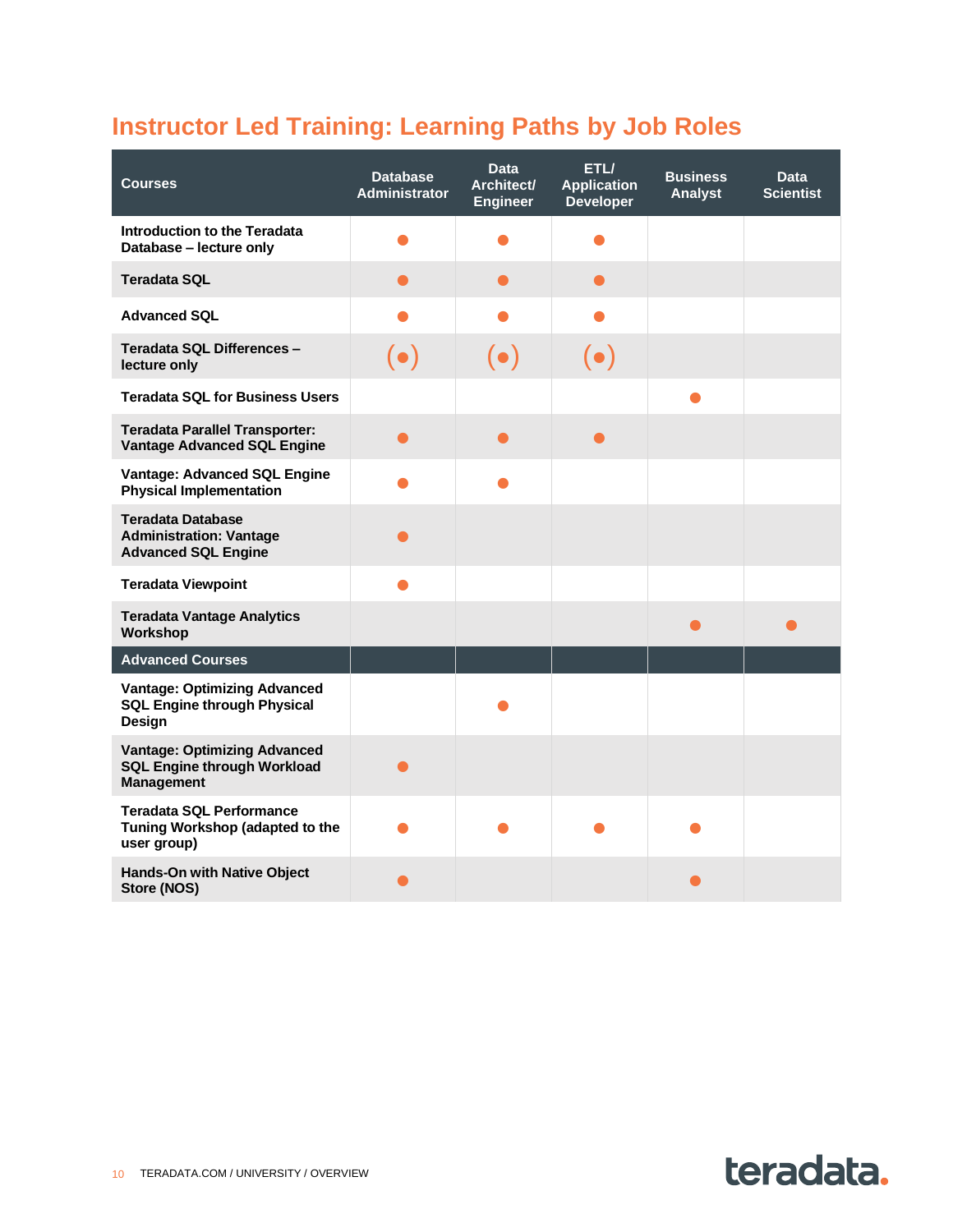

# <span id="page-10-0"></span>**Instructor Led Course Catalog**

| <b>Course Title</b>                                                  | <b>Duration</b> |
|----------------------------------------------------------------------|-----------------|
| <b>OVERVIEW COURSES</b>                                              |                 |
| Introduction to the Teradata Database - lecture only                 | 1 day           |
| <b>Teradata New Features X</b>                                       | $1-2$ days      |
| <b>APPLICATION DESIGN AND DEVELOPMENT COURSES</b>                    |                 |
| <b>Teradata SQL</b>                                                  | 4 days          |
| <b>Teradata Advanced SQL</b>                                         | 4 days          |
| Teradata SQL Differences - lecture only                              | 1 day           |
| <b>Teradata SQL for Business Users</b>                               | 5 days          |
| Teradata Parallel Transporter: Vantage Advanced SQL Engine           | 2 days          |
| <b>DATABASE DESIGN COURSES</b>                                       |                 |
| Vantage: Advanced SQL Engine Physical Implementation                 | 5 days          |
| <b>DATABASE ADMINISTRATION</b>                                       |                 |
| <b>Teradata Database Administration: Vantage Advanced SQL Engine</b> | 3 days          |
| <b>Teradata Viewpoint</b>                                            | 2 days          |
| <b>OPTIMIZATION / PERFORMANCE</b>                                    |                 |
| Vantage: Optimizing Advanced SQL Engine through Physical Design      | 4,5 days        |
| Vantage: Optimizing Advanced SQL Engine through Workload Management  | 4 days          |
| <b>Teradata SQL Performance Tuning Workshop</b>                      | 3 days          |
| <b>SAS and Teradata Integration Skills Training</b>                  | 3 days          |

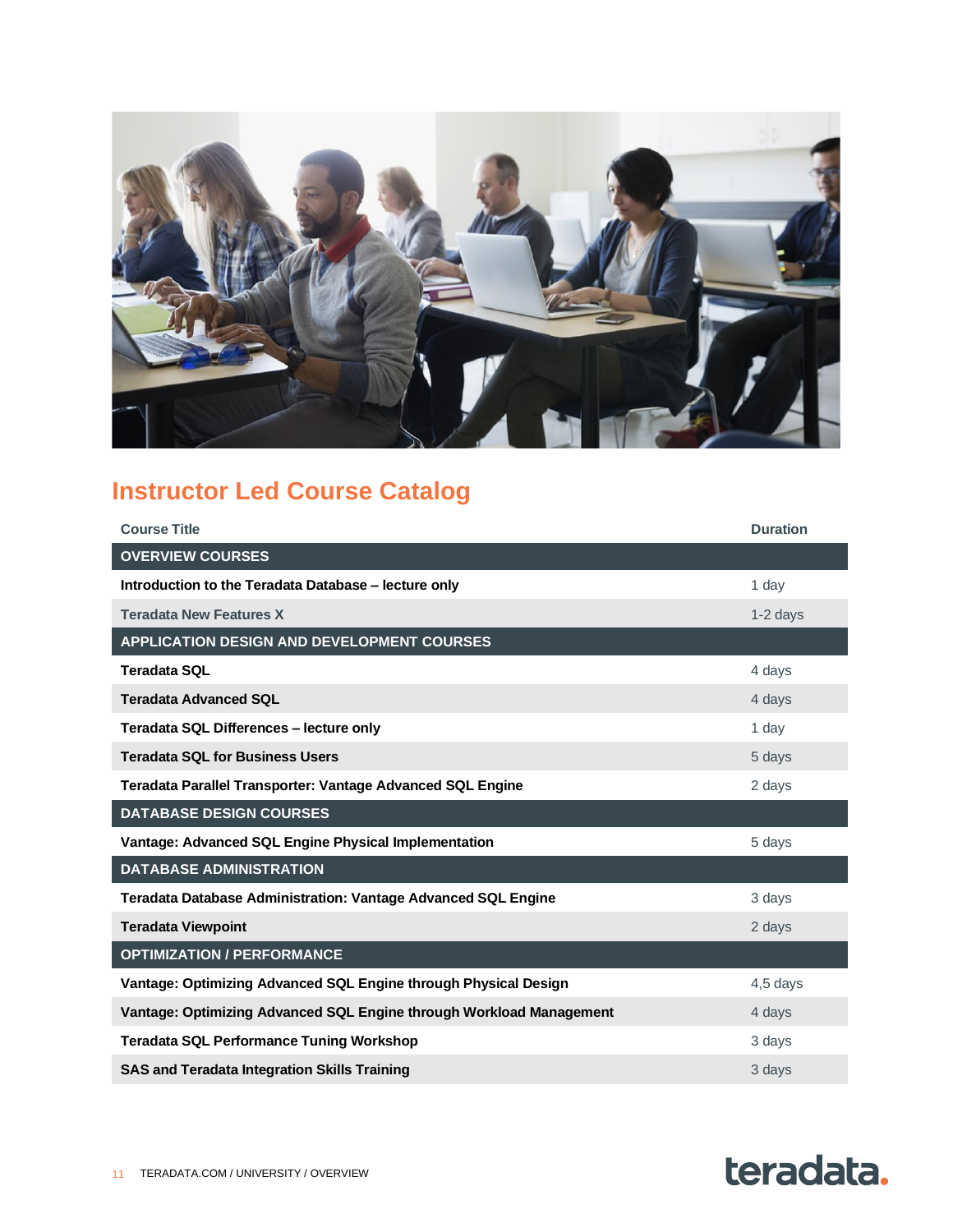| <b>Course Title</b>                                                  | <b>Duration</b> |
|----------------------------------------------------------------------|-----------------|
| <b>ANALYTICS</b>                                                     |                 |
| <b>Teradata Vantage Analytics Workshop</b>                           | 4 days          |
| Hands-On with Native Object Store (NOS)                              | 1 day           |
| <b>CLOUD</b>                                                         |                 |
| Vantage on Azure - Fundamental                                       | 2 days          |
| Vantage on AWS - Fundamental                                         | 2 days          |
| Vantage on Google Cloud - Fundamental                                | 2 days          |
| <b>CUSTOMIZED ONLY</b>                                               |                 |
| <b>Logical Data Modeling</b>                                         | different       |
| <b>VCX</b>                                                           | different       |
| <b>Teradata Customer Interaction Manager Getting Started</b>         | 3 days          |
| <b>Customer Interaction Manager Administration &amp; Development</b> | $2+2$ days      |
| <b>Global Control Framework</b>                                      | 3 days          |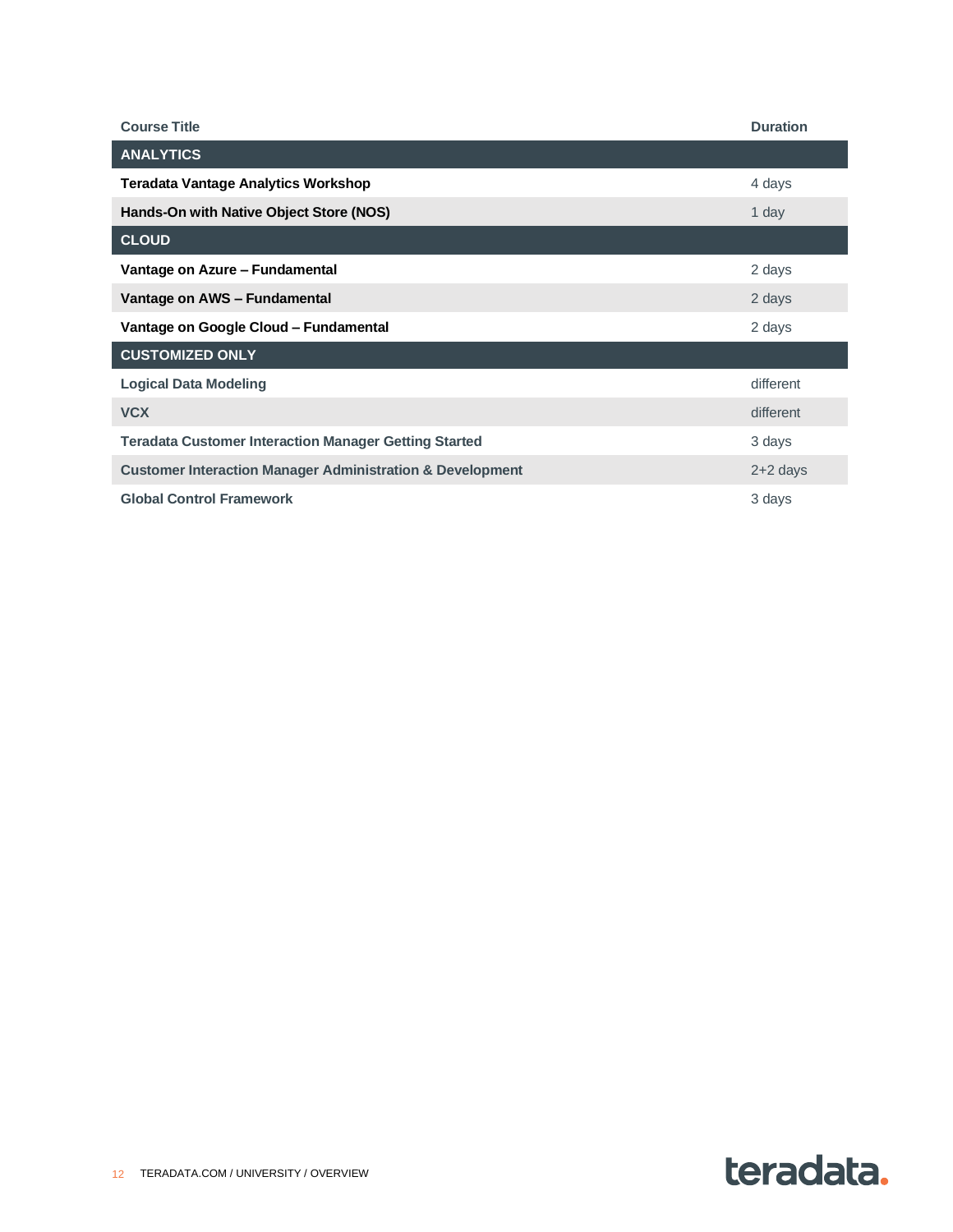| <b>INDUSTRY DATA MODELING</b>                                                                                                                                                                                                                                                                                                                     | Audience: Data Modelers, Data Architects, DBAs |
|---------------------------------------------------------------------------------------------------------------------------------------------------------------------------------------------------------------------------------------------------------------------------------------------------------------------------------------------------|------------------------------------------------|
| Teradata Data Model Custom Training is composed of a series of modules that may be selected to build a tailored<br>course that fits your exact business requirements and goals. Comprised of three main tracks plus an industry-specific<br>workshop, Teradata data modeling subject matter experts will help you select the appropriate modules. |                                                |
| Data Architecture & Modeling Theory - Integration Layer Track                                                                                                                                                                                                                                                                                     |                                                |
| <b>Data Architecture</b>                                                                                                                                                                                                                                                                                                                          | 2 hrs                                          |
| <b>Data Modeling Concepts</b>                                                                                                                                                                                                                                                                                                                     | 2 hrs                                          |
| <b>Normalization</b>                                                                                                                                                                                                                                                                                                                              | 1 <sub>hr</sub>                                |
| Implementing the Teradata Industry Data Model - Logical Track                                                                                                                                                                                                                                                                                     |                                                |
| Industry Data Model Design Principles, Patterns, and Standards                                                                                                                                                                                                                                                                                    | 2 hrs                                          |
| <b>Teradata Delivery Approaches</b>                                                                                                                                                                                                                                                                                                               | 2 hrs                                          |
| <b>ERwin Techniques</b>                                                                                                                                                                                                                                                                                                                           | 4 hrs                                          |
| <b>Introduction to Access Layer Modeling</b>                                                                                                                                                                                                                                                                                                      | 2 hrs                                          |
| <b>Model Mapping Approaches</b>                                                                                                                                                                                                                                                                                                                   | 2 hrs                                          |
| <b>Customizing the Industry Data Model</b>                                                                                                                                                                                                                                                                                                        | 2 hrs                                          |
| Implementing the Teradata Industry Data Model - Physical Track                                                                                                                                                                                                                                                                                    |                                                |
| <b>Physical Design and Implementation Concepts</b>                                                                                                                                                                                                                                                                                                | 4 hrs                                          |
| History, Time Variance, and Temporal                                                                                                                                                                                                                                                                                                              | 4 hrs                                          |
| <b>Alternate Code and Reference Structures</b>                                                                                                                                                                                                                                                                                                    | 2 hrs                                          |
| Generating DDL out of ERWin Using Industry Data Model Accelerators                                                                                                                                                                                                                                                                                | 2 hrs                                          |
| <b>Vertical Industry Data Model Workshop</b>                                                                                                                                                                                                                                                                                                      |                                                |
| <b>Industry Data Model Overview and Deep Dive</b>                                                                                                                                                                                                                                                                                                 | $1-3$ days                                     |

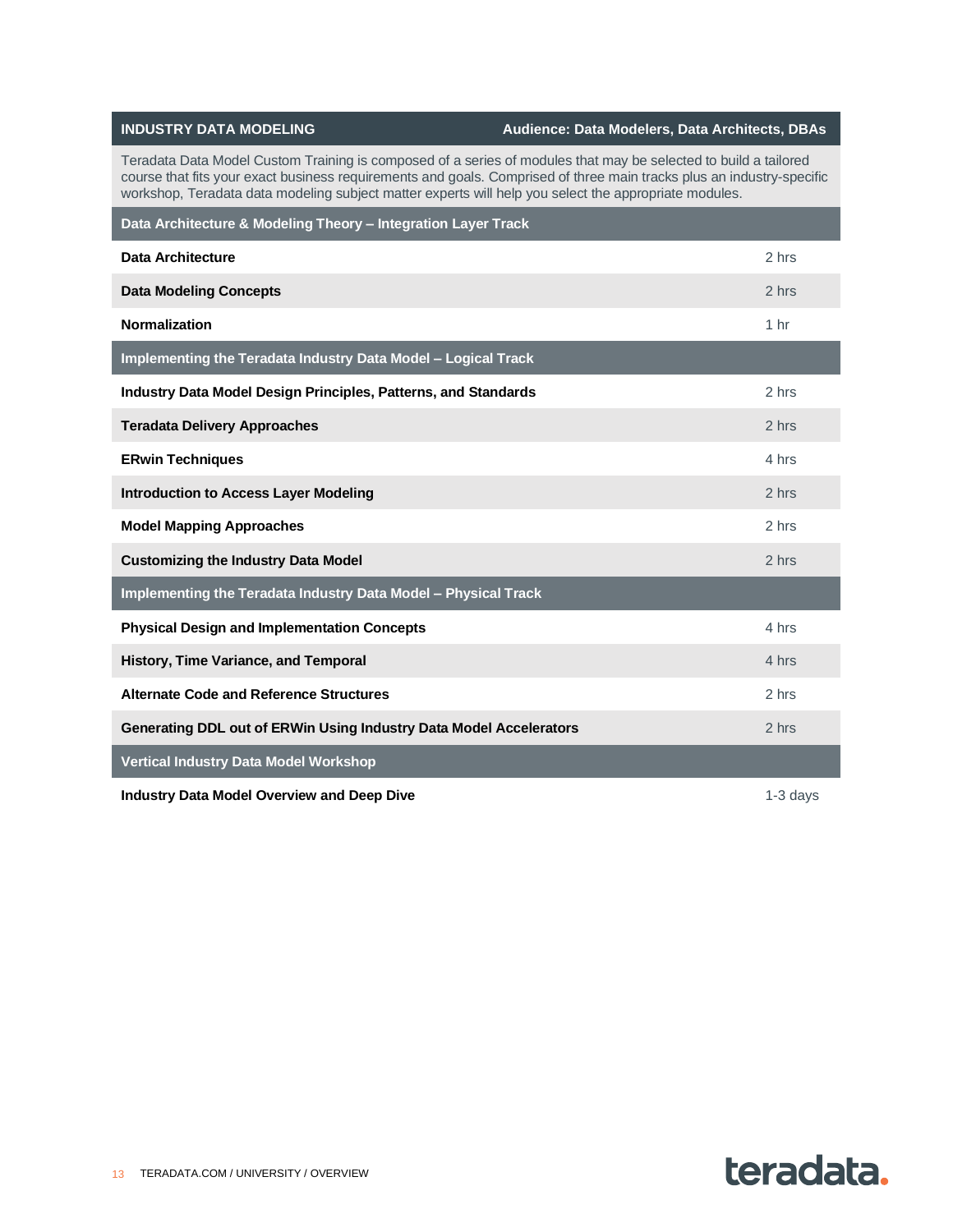#### **TERADATA UNIVERSITY TRAINING CURRICULA**

#### **[Analytics Curriculum](https://learning-center.teradata.com/Saba/Web_spf/NA7P1PRD070/common/learningeventdetail/curra000000000004180)**

Target audience: business analysts, financial analysts, reporting analysts, QA analysts, marketing analysts, research analysts, industry consultants, business consultants

| <b>Architecture</b><br>(TDVAN2)                        | . Given a scenario including the need to connect to an external data source, identify the SQL<br>code snippet that should be used.                                                                                                                                                                                                                                                                                                                                         |
|--------------------------------------------------------|----------------------------------------------------------------------------------------------------------------------------------------------------------------------------------------------------------------------------------------------------------------------------------------------------------------------------------------------------------------------------------------------------------------------------------------------------------------------------|
| <b>Association</b><br>(TDVAN2)                         | • Interpret the meaning of the CFilter function result set.<br>• Interpret the meaning of the LIFT metric that is output by the CFilter function.                                                                                                                                                                                                                                                                                                                          |
| <b>Data Preparation</b><br><b>Basics (TDVAN2)</b>      | • Given a data set and a SQL code snippet, identify the output.<br>. Given a data set that was transformed and the data transformation function that was used,<br>identify the original data set.<br>. Given a scenario including a task, identify the CASE WHEN statement that should be used to<br>accomplish the task.<br>• Given two views of a data set, one before and one after a data transformation function was<br>applied, identify the function that was used. |
| <b>Path Analytics</b><br>(TDVAN2)                      | • Given an npath statement, identify how the function will operate.<br>. Given an output, identify the npath statement that created the output.<br>• Identify how the TimeOut parameter affects the Sessionize function.                                                                                                                                                                                                                                                   |
| <b>Text Analytics</b><br>(TDVAN2)                      | • Given a sentence before and after a function was applied, identify the function syntax that<br>was used.<br>. Given a task, identify the syntax in Named Entity Recognition (NER) that should be used to<br>accomplish the task.<br>. Given a text mining task, identify the function that should be used to complete the task.<br>• Identify the available options the Sentiment extractor offers.                                                                      |
| <b>Time Series</b><br>(TDVAN2)                         | . Given a data set and a result set, identify the SQL code snippet that performed the<br>aggregation.<br>• Identify the characteristics of traditional and Time Series aggregations.<br>• Identify the purpose of a Time Series table.                                                                                                                                                                                                                                     |
| <b>Data Preparation</b><br><b>Advanced</b><br>(TDVAN2) | . Given a description of a quality issue, identify the SQL statement that could be used to<br>correct the problem.                                                                                                                                                                                                                                                                                                                                                         |
| <b>Exploration</b><br><b>Basics (TDVAN2)</b>           | • Given a graphic or a set of numbers, identify data quality issues<br>• Given a graphic representation of data, identify a description of the distribution, skew, and<br>outliers.<br>· Given a table from various univariate statistics functions in a normal distribution, identify<br>assumptions about the population.                                                                                                                                                |
| <b>Performance</b><br>(TDVAN2)                         | . Given a connection, identify the appropriate configuration settings and/or SQL functions that<br>leads to optimal performance.<br>. Given a data set, identify the higher performing SQL statement to create a table.<br>. Given the output from EXPLAIN, identify query performance issues.                                                                                                                                                                             |
| <b>Visualization</b><br>(TDVAN2)                       | • Given a graphic, identify the visualization issue.<br>. Given an analytic output, identify the visualization type that should be used to most effectively<br>represent the meaning.<br>• Match a graphic of a visualization type with its name.<br>. Given a histogram or scatter plot, identify the type of graph and the correlation.                                                                                                                                  |
| <b>Exploration</b><br><b>Advanced</b><br>(TDVAN2)      | • Given multiple result sets created from univariate statistics, identify the measures of standard<br>deviation, spread, or dispersion.                                                                                                                                                                                                                                                                                                                                    |

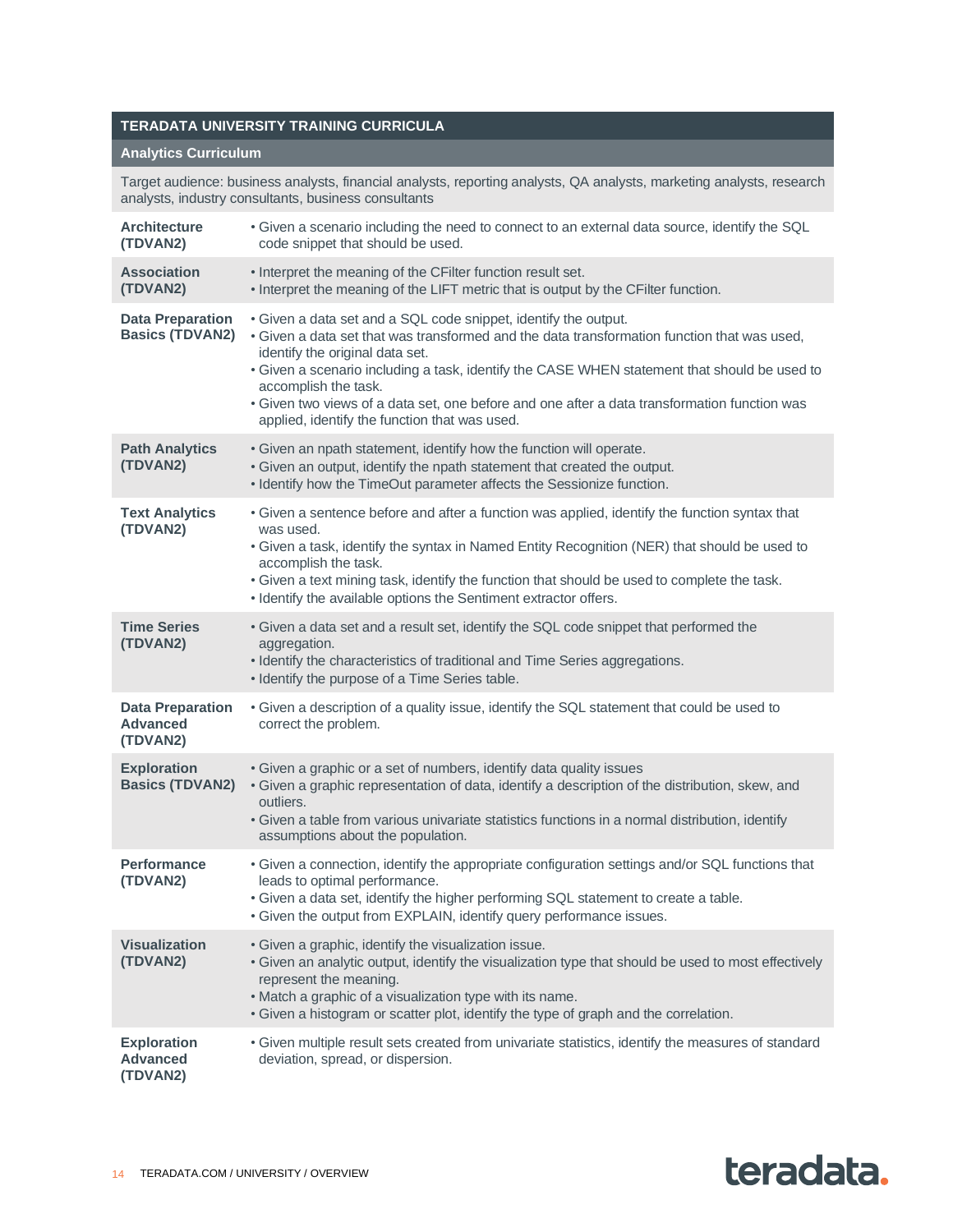| <b>Hypothesis Test</b><br>(TDVAN2)                | • Given a p-value, identify the effects on the results of the hypothesis tests.<br>. Given the outcome of a model, the p-values, and coefficients, identify the statistical significance.                                                                                                                                                                                                                                                                                                                                                                                                                                                                                                                                                                                  |
|---------------------------------------------------|----------------------------------------------------------------------------------------------------------------------------------------------------------------------------------------------------------------------------------------------------------------------------------------------------------------------------------------------------------------------------------------------------------------------------------------------------------------------------------------------------------------------------------------------------------------------------------------------------------------------------------------------------------------------------------------------------------------------------------------------------------------------------|
| <b>Predictive</b>                                 | • Given a model and its coefficient outputs, identify the relationships between the independent<br>Modeling (TDVAN2) variables and the dependent variable.                                                                                                                                                                                                                                                                                                                                                                                                                                                                                                                                                                                                                 |
| <b>Evaluation</b><br>(TDVAN2)                     | • Given a ROC chart, interpret the results.<br>• Identify the characteristics of ROC, AUC, and GINI values.<br>. Match the definition of specificity, sensitivity, prevalence, and precision with their name.                                                                                                                                                                                                                                                                                                                                                                                                                                                                                                                                                              |
| <b>Data Science Curriculum</b>                    |                                                                                                                                                                                                                                                                                                                                                                                                                                                                                                                                                                                                                                                                                                                                                                            |
|                                                   | Learn to interpret, analyze, and find patterns in data so you can develop solutions to benefit your organization.<br>The Data Science Curriculum will help you learn how to find data everywhere.                                                                                                                                                                                                                                                                                                                                                                                                                                                                                                                                                                          |
| <b>Evaluation</b><br>(TDVAN3)                     | • Given a complex graphic, interpret the results.<br>. Given a model output or data, identify the business value in terms that can be interpreted by<br>business leaders.<br>• Identify the characteristics of Type I and Type II errors.<br>• Identify why crossvalidation is used.                                                                                                                                                                                                                                                                                                                                                                                                                                                                                       |
| <b>Cluster Analysis</b><br>(TDVAN3)               | • Match the cluster topics including KMeans, Gaussian Mixture Models (GMM), Canopy,<br>MinHash with their definitions, uses or characteristics.<br>. Given a data set and independent data variable types, identify the model that should be used.                                                                                                                                                                                                                                                                                                                                                                                                                                                                                                                         |
| <b>Exploration</b><br><b>Advanced</b><br>(TDVAN3) | • Given a data set, identify how an outlier affects the modeling approach that should be used.<br>· Identify the definition of heteroscedasticity and describe its effects.<br>• Identify the expected behavior from a model if outliers are not removed.                                                                                                                                                                                                                                                                                                                                                                                                                                                                                                                  |
| <b>Hypothesis Test</b><br>(TDVAN3)                | • Given multiple distributions, identify the appropriate hypothesis test method.                                                                                                                                                                                                                                                                                                                                                                                                                                                                                                                                                                                                                                                                                           |
| PCA (TDVAN3)                                      | • Identify the relationship between PCA and multicollinearity.<br>. Identify the use for PCA and identify the analytics workflow that uses PCA.<br>• Identify the difference between LARs and PCA.                                                                                                                                                                                                                                                                                                                                                                                                                                                                                                                                                                         |
| <b>Predictive</b><br><b>Modeling</b><br>(TDVAN3)  | . Given a data set that has a nonlinear relationship, identify the data manipulation function that<br>allows linear modeling.<br>• Given a model output, identify the interpretation of GLM coefficients.<br>. Given a model's goodness of fit test statistics, identify the interpretation of the results.<br>. Given a target variable type, identify the approaches that should be used to model it.<br>• Identify the definition of monotonicity and why it is important.<br>• Identify the risks associated with assuming linearity.<br>. Identify the benefits of using ADABoost on a classification problem relative to alternate methods.<br>• Given a SQL code snippet, identify the proper syntax to use a training output table in a given<br>scoring function. |
| <b>Time Series</b><br>(TDVAN3)                    | • Given a SQL snippet using the ARIMA function, identify the parameters.<br>• Identify how the VARMAX model extends the ARIMA model.<br>. Identify how to use Interpolator to process missing time series data.<br>• Identify the function of ChangePointDetection.<br>• Identify the functions that can be performed on Period Data Types.<br>• Identify the usage of a Period data type.<br>• Identify the purpose of SAX.<br>. Given a data set and independent data variable types, identify the model that should be used.                                                                                                                                                                                                                                            |
| <b>Visualization</b><br>(TDVAN3)                  | • Given a purpose, identify the visualization that should be used.<br>• Given a scatter plot matrix, identify the level of correlation of the elements<br>• Given an output from a data function, identify the visualizations that can be created in<br>Teradata AppCenter.                                                                                                                                                                                                                                                                                                                                                                                                                                                                                                |

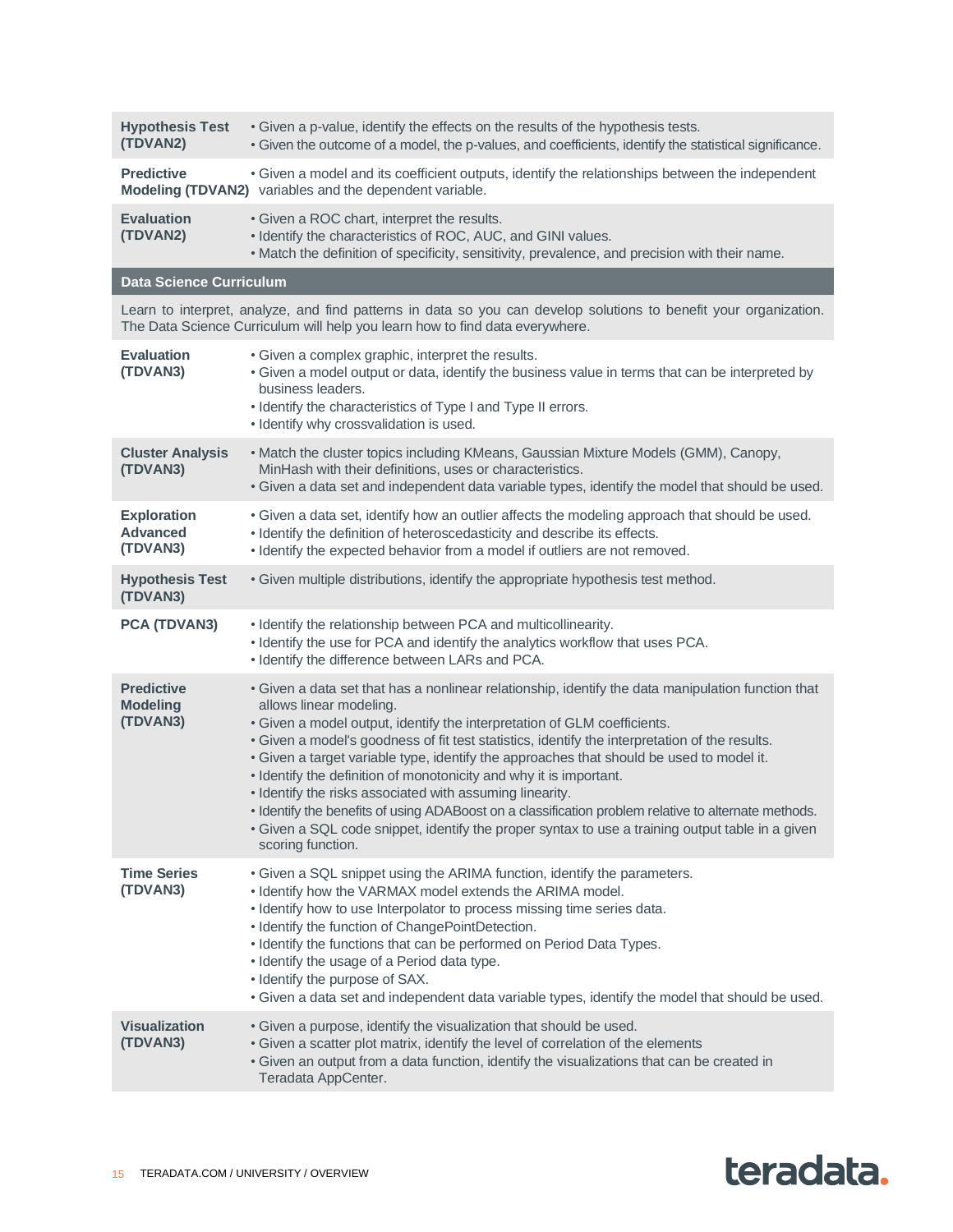| <b>Architecture</b><br>(TDVAN3)                        | . Identify how Kubernetes and Docker are used in the Teradata Vantage architecture.<br>• Identify how QueryGrid enables ecosystem architecture with Teradata Vantage.<br>• Identify key characteristics for model management.<br>. Identify the principles of scalability with data science in the Teradata Vantage platform.                                                                                                                                                                                                                                                                                                         |
|--------------------------------------------------------|---------------------------------------------------------------------------------------------------------------------------------------------------------------------------------------------------------------------------------------------------------------------------------------------------------------------------------------------------------------------------------------------------------------------------------------------------------------------------------------------------------------------------------------------------------------------------------------------------------------------------------------|
| <b>Data Preparation</b><br><b>Advanced</b><br>(TDVAN3) | . Given a data set with a specific distribution, identify the sampling strategy that should be used.<br>. Given a description of a complex quality issue, identify the SQL code snippet that should be<br>used to correct the problem.<br>. Given a scenario with missing data, identify the correct metric to remediate the missing data<br>issue.<br>• Identify the characteristics of random sampling and stratified sampling.                                                                                                                                                                                                     |
| <b>Data Preparation</b><br><b>Basics (TDVAN3)</b>      | . Given a complex scenario, identify the CASE WHEN statement that should be used to<br>accomplish the task.<br>• Identify when aggregate windowing functions should be used.                                                                                                                                                                                                                                                                                                                                                                                                                                                          |
| <b>Exploration</b><br><b>Basics (TDVAN3)</b>           | • Given a graphic or a set of numbers, identify complex data quality issues.<br>. Given a graphic representation of data, identify supporting statistical evidence of the<br>distribution, skew, and outliers.<br>. Given a Moments table from the UnivariateStatistics function, identify assumptions about the<br>population.                                                                                                                                                                                                                                                                                                       |
| <b>Packages</b><br>(TDVAN3)                            | • Given a data set and Teradata's R and Python packages, identify the appropriate loading<br>statement.<br>• Identify the characteristics, benefits, and uses of TDPLYR and TeradataML.                                                                                                                                                                                                                                                                                                                                                                                                                                               |
| <b>Text Analytics</b><br>(TDVAN3)                      | . Given a complex text mining task, identify the combination of functions that should be used to<br>complete the task.<br>• Given a NaiveBayes model text classification output, interpret the probability of document<br>classification.<br>• Identify the meaning of TD-IDF and its utility.<br>• Identify the purpose of LDA and when it should be used.<br>• Identify the steps to implement a custom dictionary.<br>• Identify uses for Parts of Speech (POS) Tagger and lemmatization.<br>• Given a text analytic task, identify the correct sequence of preprocessing functions to prepare<br>the data to accomplish the task. |
| <b>Association</b><br>(TDVAN3)                         | • Identify the meaning of metrics in the CFilter function.                                                                                                                                                                                                                                                                                                                                                                                                                                                                                                                                                                            |
| <b>Geospatial</b><br>(TDVAN3)                          | • Given a scenario, identify the geospatial function that should be used.<br>. Identify the calculations that can be performed with geospatial data types.                                                                                                                                                                                                                                                                                                                                                                                                                                                                            |
| <b>Graph Analysis</b><br>(TDVAN3)                      | • Identify the characteristics of the PageRank function.<br>. Match graph centrality functions with their definitions, uses or characteristics.                                                                                                                                                                                                                                                                                                                                                                                                                                                                                       |
| <b>Path Analytics</b><br>(TDVAN3)                      | . Given a complex npath statement, identify how the function will operate.<br>. Given a complex output, identify the npath statement that created the output.<br>. Given a complex scenario, identify the sessionize statement that created the output.<br>• Identify how Shapley values are used as inputs to attribution functions.<br>• Identify the usage and characteristics of supervised and unsupervised Hidden Markov<br>Models (HMM).<br>. Identify the various model inputs to the attribution functions that affect the outputs.                                                                                          |
| <b>Survival Analysis</b><br>(TDVAN3)                   | . Given a survival analysis scenario, identify how to order the COX functions for a viable solution.<br>. Given two survival distributions, identify a description of survival probabilities for the two<br>populations.                                                                                                                                                                                                                                                                                                                                                                                                              |

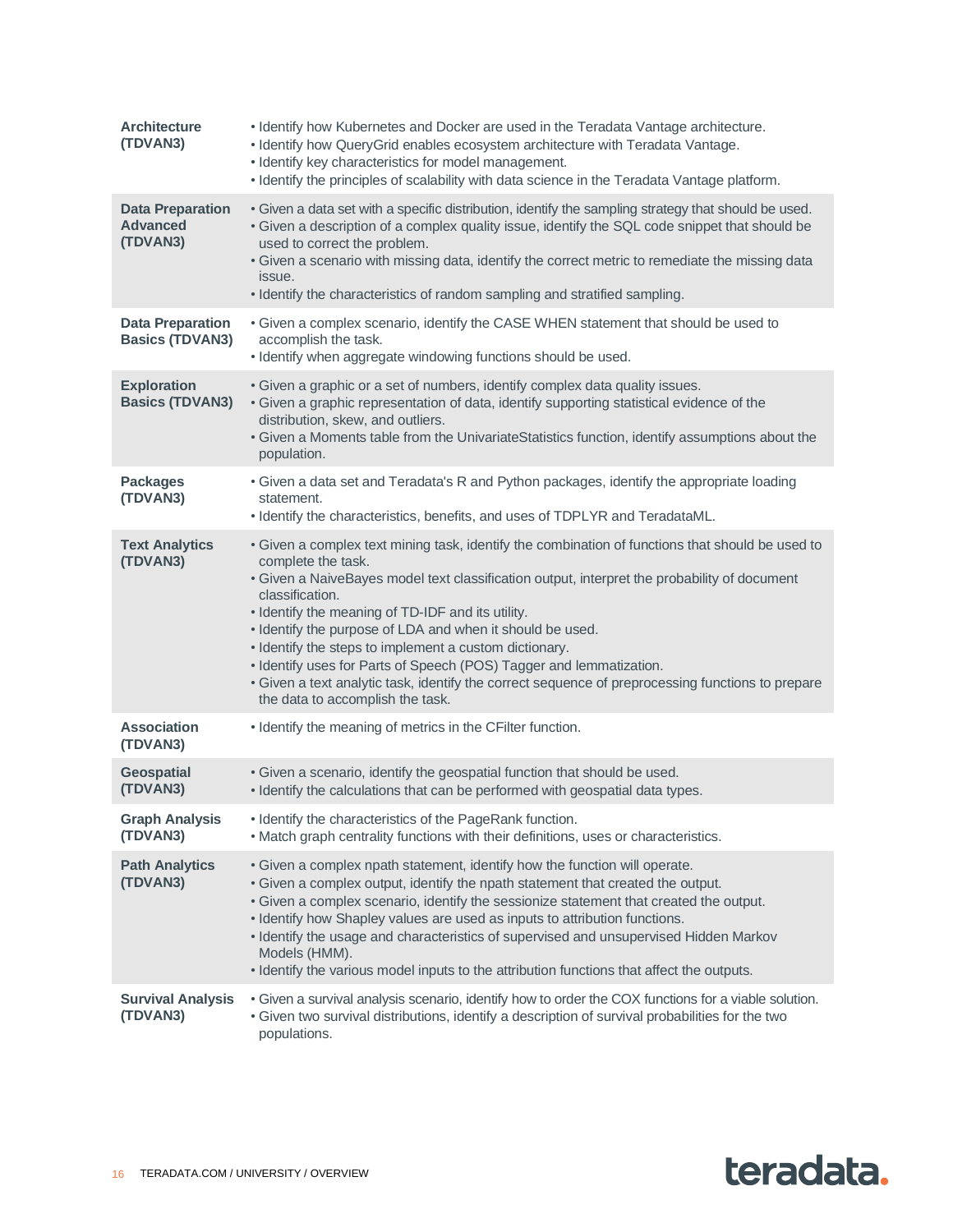Get more than eight bits of information in our Techbytes. Scroll through the list of recorded trainings and start learning today. Techbytes are free of charge for Teradata customers.

| Analytics 123-<br>1. Overview                                                   | In this first episode in Analytics123 TechBytes series, you will get an overview of<br>Analytics 123 at high-level. Dr. Chris Hillman walks through 3 phases of Analytics<br>123 - Prepare Data, Train Model, and Deploy Model - by introducing key<br>components and terminologies that make up the strategy. Find out why and how<br>decoupling the machine learning and AI processes into 3 separate phases with<br>equal wight and focus will enable real-world, business-critical enterprise analytics<br>that can transform organizations |
|---------------------------------------------------------------------------------|-------------------------------------------------------------------------------------------------------------------------------------------------------------------------------------------------------------------------------------------------------------------------------------------------------------------------------------------------------------------------------------------------------------------------------------------------------------------------------------------------------------------------------------------------|
| Analytics 123-<br>2. Digging Deeper on<br><b>Analytics 123</b>                  | In this second episode in Analytics123 TechBytes series, Dr. Chris Hillman follows<br>up his Overview episode with more details. Get detailed explanation of a key<br>enabler within each of the 3 phases of Analytics 123 - Enterprise Feature Store,<br>Bring Your Own Model (BYOM), and AnalyticOps.                                                                                                                                                                                                                                         |
| Analytics 123-<br>3. Connecting to Vantage<br>and GUI Options                   | In this third episode in Analytics123 TechBytes series, Yannis Marigo demonstrates<br>Teradata and Teradata partners' data visualization and Graphic User Interface<br>(GUI) capabilities aligned with the strategy. Showcased technology include<br>Teradata Studio; Editor, Path and Workflow within Vantage Console; Tableau and<br>Jupyter Notebook.                                                                                                                                                                                        |
| Analytics 123-<br><b>4. Advanced Feature</b><br><b>Engineering with Vantage</b> | In this 4th episode in Analytics123 TechBytes series, Pranay Dave demonstrates<br>how to use Teradata Vantage for data preparation. Using Teradata Package for<br>Python (teradataml) in a Jupyter notebook, he will walk through a churn prediction<br>use case for a bank, with a specific focus in data preparation and feature<br>engineering.                                                                                                                                                                                              |
| <b>Vantage Advanced Analytic</b><br><b>Functions Overview - Part 3</b>          | This TechBytes recording provides a high-level overview of the advanced analytic<br>functions available in Teradata Vantage 1.3's Machine Learning Engine. Through<br>this video, you will:<br>• Know which functions are available as of Vantage 1.3 Machine Learning Engine<br>• Know what each function does at high level<br>• Know typical use cases and examples of each function                                                                                                                                                         |
| <b>Vantage - Sessionization</b><br><b>Function</b>                              | This TechBytes recording introduces Sessionization function in Teradata Vantage.<br>Through this video, you will:<br>• Know what Sessionization function does at high level<br>• Know its typical use cases<br>• Learn how the Sessionization works - SQL syntax, inputs and outputs                                                                                                                                                                                                                                                            |
| Vantage - Group by Time<br><b>Function</b>                                      | This TechBytes recording describes time-aware aggregation function, Group by<br>Time, which makes time-based arithmetic extremely easy and agile. Through this<br>video, you will:<br>• Learn what Group by Time is<br>• Learn its typical use cases<br>• Learn how it's used through a brief demo                                                                                                                                                                                                                                              |
| Analytics Library -<br>Part 1. Overview                                         | Analytics Library feature in Vantage enhances Vantage's powerful in-database<br>analytics capability by adding a set of analytic functions in the areas of descriptive<br>statistics, data transformation, hypothesis test, and predictive modeling / scoring. In<br>this part 1 of a 4-part series on Analytics Library, you will get an overview of the<br>Analytics Library feature as well as an introduction to the whole set of analytics<br>functions available.                                                                         |

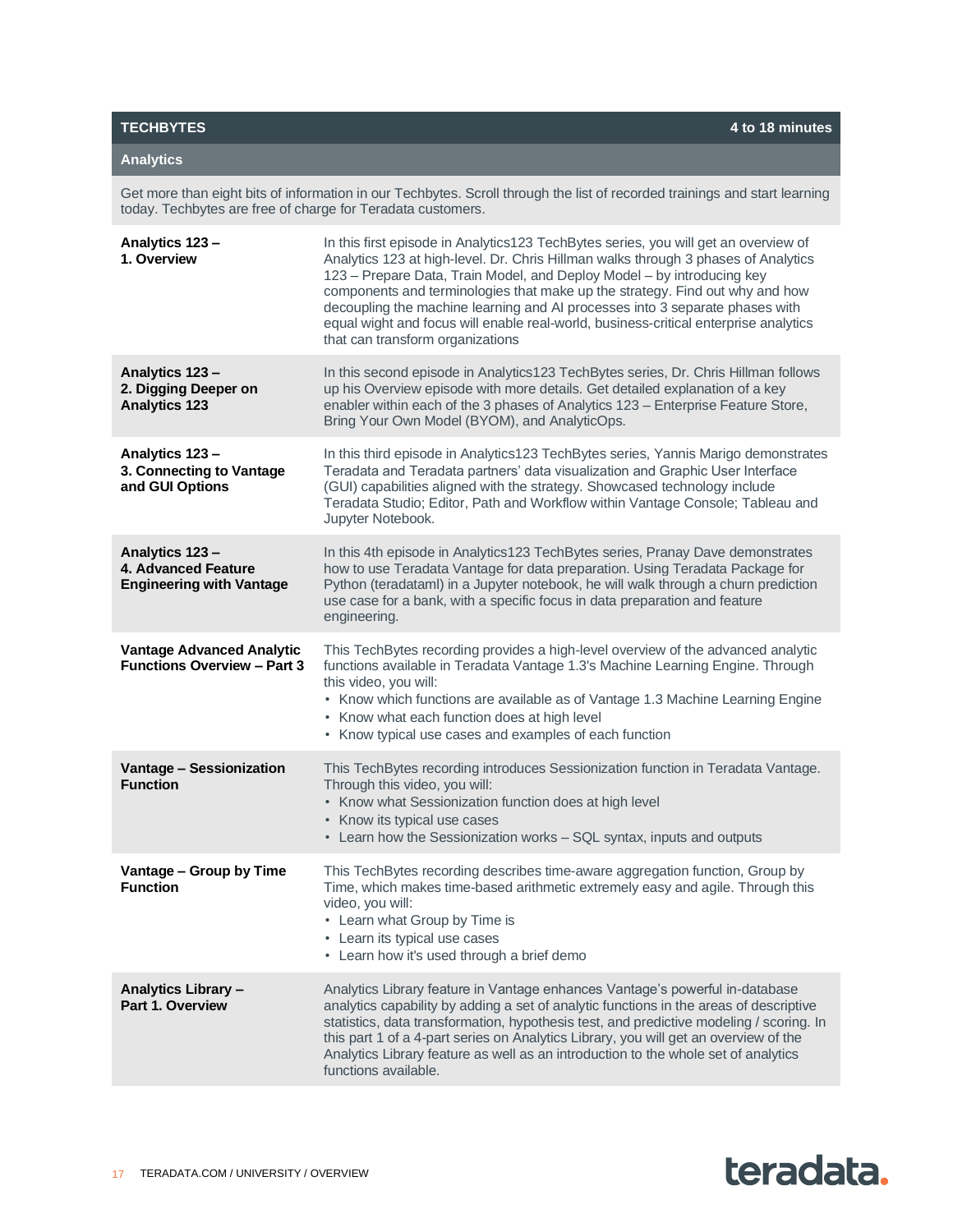| Analytics Library -<br><b>Part 2. Data Exploration</b><br>using Analytics Library and<br>teradataml                                 | Analytics Library feature in Vantage enhances Vantage's powerful in-database<br>analytics capability by adding a set of analytic functions in the areas of descriptive<br>statistics, data transformation, hypothesis test, and predictive modeling / scoring. In<br>this part 2 of a 4-part series on Analytics Library, you will see a demo on how<br>Analytics Library along with Teradata Package for Python (teradataml) make your<br>data exploration processes much easier, while using your preferred language<br>(Python) and tool (Jupyter notebook). You will get a brief peek at Values, Statistics,<br>Frequency, and Histogram functions as well as data visualization of the results.                                     |
|-------------------------------------------------------------------------------------------------------------------------------------|------------------------------------------------------------------------------------------------------------------------------------------------------------------------------------------------------------------------------------------------------------------------------------------------------------------------------------------------------------------------------------------------------------------------------------------------------------------------------------------------------------------------------------------------------------------------------------------------------------------------------------------------------------------------------------------------------------------------------------------|
| <b>Analytics Library -</b><br>Part 3. Data Transformation<br>and Matrix Building with<br><b>Analytics Library and</b><br>teradataml | Analytics Library feature in Vantage enhances Vantage's powerful in-database<br>analytics capability by adding a set of analytic functions in the areas of descriptive<br>statistics, data transformation, hypothesis test, and predictive modeling / scoring. In<br>this part 3 of a 4-part series on Analytics Library, you will see a demo that shows<br>powerful but flexible data transformation options provided by Analytics Library and<br>Teradata Package for Python (teradataml) using Jupyter. You will get a brief peek at<br>how you can do transformations like binning, one hot encoding, and NULL value<br>replacement. It also includes a demo on Analytics Library matrix function for<br>correlation and covariance. |
| Analytics Library -<br><b>Part 4. Predictive Modeling</b><br>using Analytics Library and<br>teradataml                              | Analytics Library feature in Vantage enhances Vantage's powerful in-database<br>analytics capability by adding a set of analytic functions in the areas of descriptive<br>statistics, data transformation, hypothesis test, and predictive modeling & scoring. In<br>this final part of a 4-part series on Analytics Library, you will see a demo on how to<br>perform at-scale, in-database predictive modeling, model evaluation, and scoring<br>using your preferred language (Python) and tool (Jupyter notebook), all enabled by<br>Analytics Library and Teradata Package for Python (teradataml).                                                                                                                                 |
| <b>Scalability / Performance</b>                                                                                                    |                                                                                                                                                                                                                                                                                                                                                                                                                                                                                                                                                                                                                                                                                                                                          |
| Vantage - Row-based<br><b>Tables</b>                                                                                                | This video talks about two physical implementation options for row-based tables, in<br>addition to Columnar tables? Learn the basics of the row-based tables and their<br>implementation considerations. Also find out how Vantage distributes data to<br>achieve Massively Parallel Processing (MPP) using hash-based data distribution.                                                                                                                                                                                                                                                                                                                                                                                                |
| Vantage - Columnar Tables                                                                                                           | This TechBytes recording explains characteristics, considerations, and definition for<br>row-based tables in Teradata Vantage. Through this video, you will:<br>• Know what column-partitioned table with No Primary Index (CP-NoPI) is<br>• Know what column-partitioned table with Primary Index (CP-PI) is<br>• What column-partitioned table with Primary AMP (CP-PA) is<br>• Know pro and cons of using CP-NoPI, CP-PI, and CP-PA tables                                                                                                                                                                                                                                                                                            |
| Vantage - In-Memory<br><b>Optimizations</b>                                                                                         | This TechBytes recording provides you a quick overview of the In-Memory<br>Optimizations (IMO) feature of Vantage. This feature was originally added in<br>Teradata Database 15.10. Through this video, you will:<br>• Know what capabilities are included<br>• Know how the IMO capabilities work                                                                                                                                                                                                                                                                                                                                                                                                                                       |

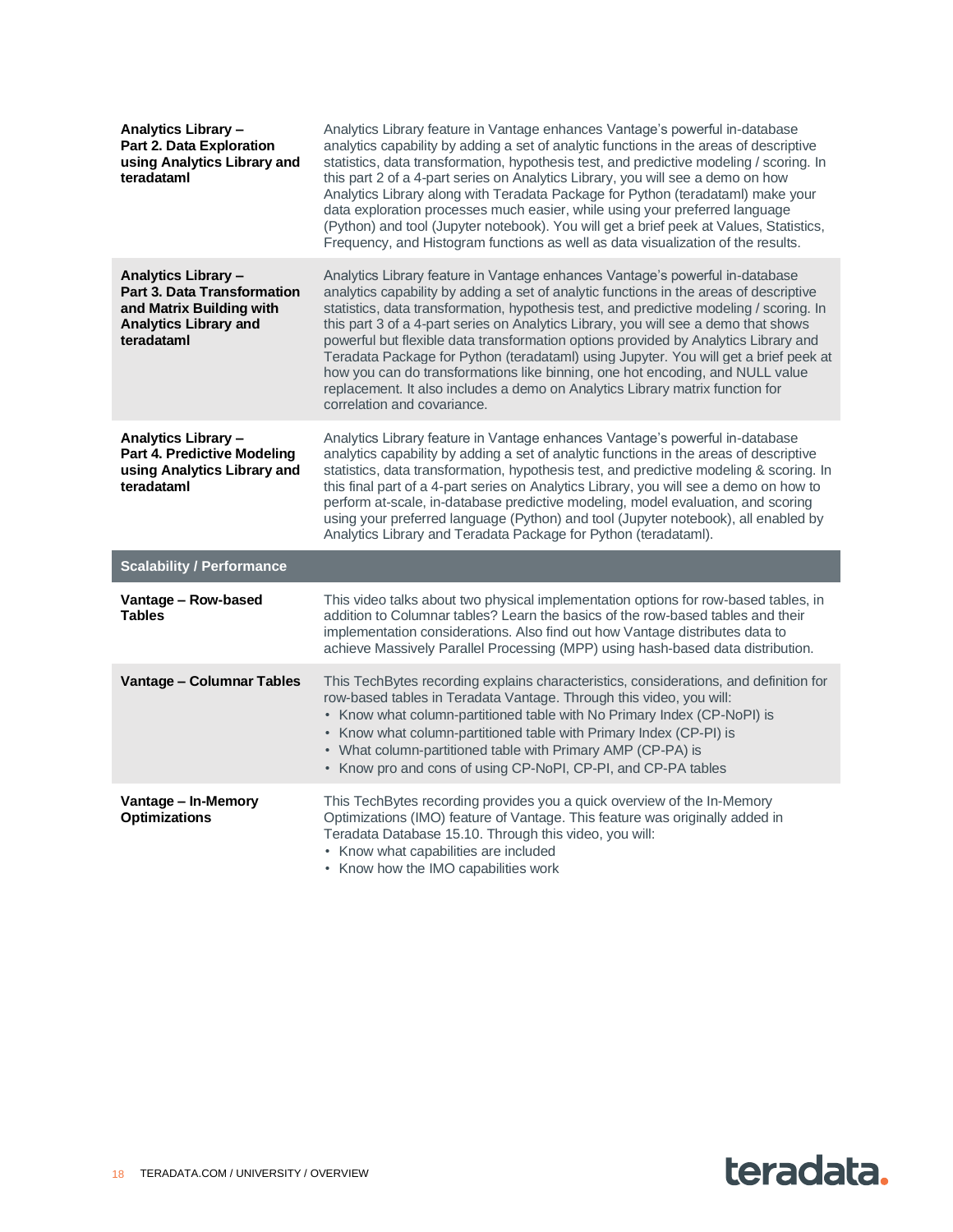| <b>High Availability</b>                                              |                                                                                                                                                                                                                                                                                                                                                                                                                                                        |
|-----------------------------------------------------------------------|--------------------------------------------------------------------------------------------------------------------------------------------------------------------------------------------------------------------------------------------------------------------------------------------------------------------------------------------------------------------------------------------------------------------------------------------------------|
| Vantage MAPS-<br>Part 1. Increasing the<br><b>System Availability</b> | This TechBytes recording provides a quick overview of Teradata Vantage's MAPS<br>feature, which was originally added in Teradata Database 16.10. Through this<br>video, you will:<br>• Know what Teradata MAPS feature is in the context of the system expansion<br>scenario<br>• Know how the feature dramatically increases the system availability time when<br>it's expanded<br>• Know key benefits of Teradata MAPS                               |
| Vantage MAPS-<br>Part 2. Small Tables in<br><b>Sparse Maps</b>        | This TechBytes recording provides a quick overview of Teradata Vantage's MAPS<br>feature, which was originally added in Teradata Database 16.10. Through this<br>video, you will:<br>• Know what sparse maps in the Teradata MAPS feature is<br>• Know how a sparse map works and how it provides improved query performance<br>consistency on small tables<br>• Know key benefits of sparse maps                                                      |
| Vantage MAPS-<br>Part 3. Query Behavior                               | This TechBytes recording provides a quick overview of the Teradata Vantage's<br>MAPS feature, which was originally added in Teradata Database 16.10. Through<br>this video, you will:<br>• Know what how the Optimizer works immediately after a system is expanded with<br><b>MAPS</b><br>• Know how the Optimizer works when there are multiple maps in the system<br>• Know key best practices to achieve best query performance with Teradata MAPS |
| Vantage - Snapshot Master<br><b>Index</b>                             | Teradata Vantage's Snapshot Master Index or Master Index Mirroring feature<br>reduces restart times on a system with large amounts of permanent data and<br>improves data protections. See how this feature works and increases your Vantage<br>system's availability at the time of restarts.                                                                                                                                                         |
| <b>Industry Compatibility</b>                                         |                                                                                                                                                                                                                                                                                                                                                                                                                                                        |
| Vantage - Secure Zones                                                | This recording provides you a quick overview of Teradata Vantage's Secure Zones,<br>a feature originally added to Teradata Database 15.10. Through this video, you will:<br>• Know what Teradata Secure Zones is<br>• Know typical use cases<br>• Know high-level implementation steps, including DDL examples<br>• Know implementation considerations                                                                                                 |
| Vantage - Query Re-Write                                              | This TechBytes recording provides a quick overview of Query Re-Writes capability<br>of Vantage. This feature enhancement was originally added to Teradata Database<br>15.10. Through this video you will:<br>• Know what Query Re-Writes feature is<br>• Know type of enhancements in Query Re-Writes through SQL examples                                                                                                                             |

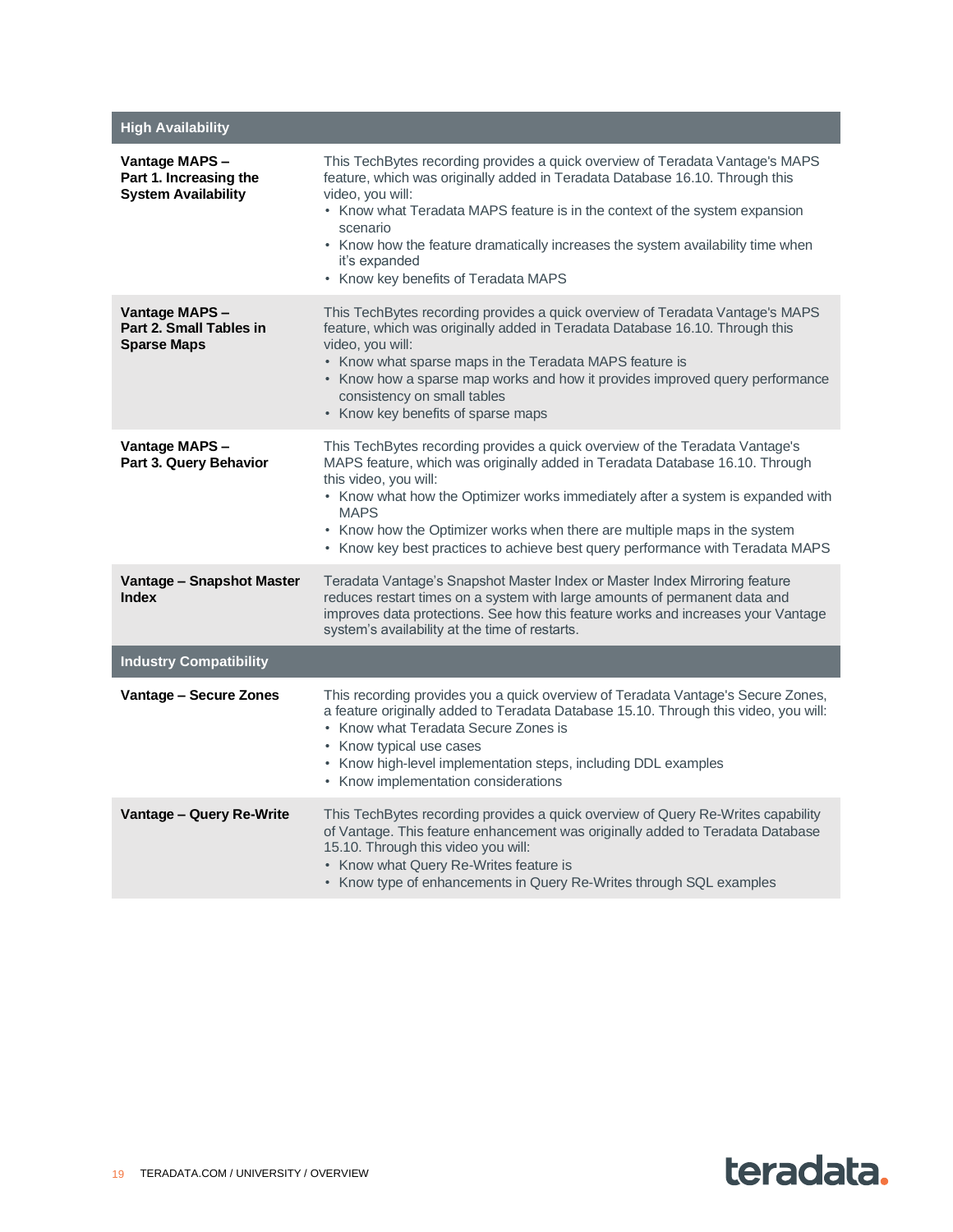| <b>Workload Management</b>                                                                                                                                                                        |                                                                                                                                                                                                                                                                                                                                                                                                                                                                             |
|---------------------------------------------------------------------------------------------------------------------------------------------------------------------------------------------------|-----------------------------------------------------------------------------------------------------------------------------------------------------------------------------------------------------------------------------------------------------------------------------------------------------------------------------------------------------------------------------------------------------------------------------------------------------------------------------|
| Vantage - Flex Throttles in<br><b>Teradata Active System</b><br><b>Management (TASM)</b>                                                                                                          | This TechBytes recording provides you a quick overview of the Flex Throttles<br>feature of Vantage, Teradata Active System Management (TASM). This feature was<br>originally added in Teradata Database 16.00. Through this video, you will:<br>• Know what Flex Throttles feature is<br>• Know key capabilities and limitations<br>• Know high-level workflow for setting up and monitoring the Flex Throttles feature                                                     |
| Vantage - Teradata<br><b>Integrated Workload</b><br><b>Management - Part 1</b>                                                                                                                    | This TechBytes recording provides a quick overview of Teradata Integrated<br>Workload Management. Through this video, you will:<br>• Get an overview of what Teradata Integrated Workload Management (TIWM) is<br>• Know what Classification Criteria are<br>• Know what Filters and Throttles are<br>• Know what Prioritized Throttle Delay Queue Option is<br>NOTE: See Part 2 for the remaining topics.                                                                  |
| Vantage - Teradata<br><b>Integrated Workload</b><br><b>Management - Part 2</b>                                                                                                                    | This TechBytes recording is part 2 of a series which provides you a quick overview<br>of Teradata Integrated Workload Management. Through this video, you will:<br>• Know what Tactical Tier is<br>• Know what Timeshare Priorities are<br>• Know what States Matrix is<br>• Know the differences between TIWM and TASM (Teradata Active System Mgmt)                                                                                                                       |
| Vantage - Workload<br><b>Management for Enterprise</b><br>and Teradata Active System<br><b>Management (TASM)</b>                                                                                  | This TechBytes provides a brief overview of one of Vantage's key differentiators,<br>Workload Management, specifically within the context of enterprise analytic<br>systems. It provides an overview of Teradata Active System Management (TASM).<br>Through this video, you will:<br>• Know how TASM is architected to meet the needs of Enterprise Platforms<br>• Know how TASM manages workloads<br>• Know how TASM manages concurrency and workload management settings |
| <b>Using Python with Vantage</b><br>Series - Part 1. Introduction<br>and Connections                                                                                                              | In this first episode in Using Python with Vantage TechBytes series, Alexander<br>Kolovos provides an overview of teradataml, then demonstrates how to connect to<br>Vantage with teradataml as well as some basic operations available.                                                                                                                                                                                                                                    |
| <b>Using Python with Vantage</b><br>Series - Part 2. Data<br><b>Exploration and</b><br><b>Transformations   Building</b><br>an Analytic Data Set (ADS)                                            | In this second episode in Using Python with Vantage TechBytes series, Alexander<br>Kolovos demonstrates how to use Vantage and teradataml for data exploration and<br>transformations as well as to build an analytic data set (ADS).                                                                                                                                                                                                                                       |
| <b>Using Python with Vantage</b><br>Series - Part 3. Analytic<br><b>Functions Modeling and</b><br><b>Model Cataloging</b>                                                                         | In this third episode in Using Python with Vantage TechBytes series, Alexander<br>Kolovos demonstrates using teradatamI to use Vantage in-database machine<br>learning / modeling functions (XGBoost, Decision Forest, Confusion Matrix) as well<br>as Model Cataloging feature.                                                                                                                                                                                            |
| <b>Using Python with Vantage</b><br>Series - Part 4a. In-<br>Database scripting with<br><b>SCRIPT Table Operator -</b><br><b>Scoring with External Model</b>                                      | In this 4th episode in Using Python with Vantage TechBytes series, Alexander<br>Kolovos demonstrates how to perform in-Database scripting with Vantage SCRIPT<br>Table Operator (aka STO) database object, using direct calls to the SCRIPT Table<br>Operator via teradataml. It also includes a demonstration of how to test a Python<br>script using a Sandbox environment on the client.                                                                                 |
| <b>Using Python with Vantage</b><br>Series - Part 4b. In-Database<br>scripting with SCRIPT Table<br><b>Operator - Micromodeling</b><br>(multiple model training and<br>scoring) and Map Functions | In this 5th episode in Using Python with Vantage TechBytes series, Alexander<br>Kolovos demonstrates how to train and score multiple models (micromodeling) in<br>parallel and at scale using Vantage and its SCRIPT Table Operator. It also includes<br>a demonstration for map_row() function for row-based operations and<br>map_partition() function for partition-based operations.                                                                                    |

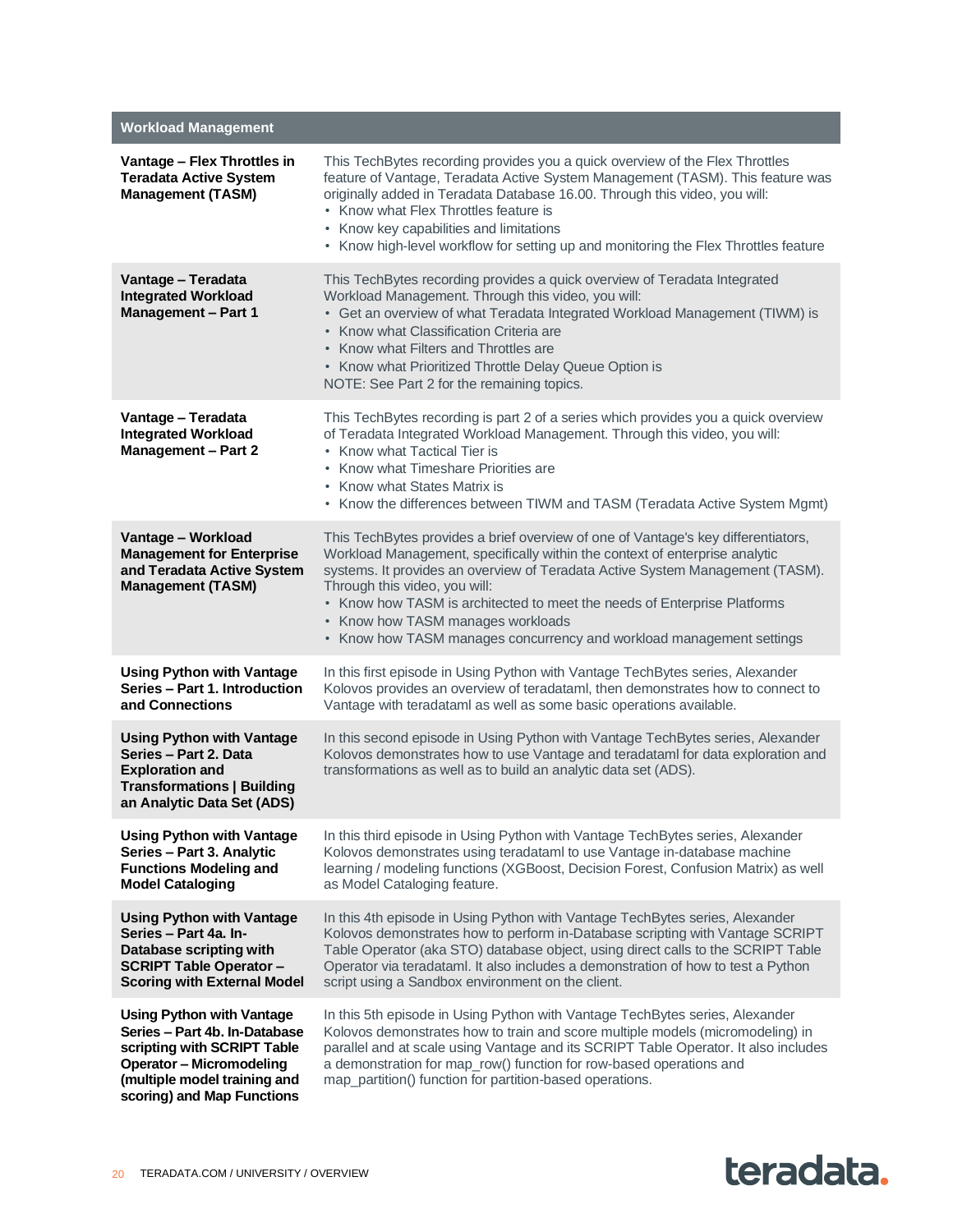| <b>General</b>                                                                                                                              |                                                                                                                                                                                                                                                                                                                                                                                                                                                   |
|---------------------------------------------------------------------------------------------------------------------------------------------|---------------------------------------------------------------------------------------------------------------------------------------------------------------------------------------------------------------------------------------------------------------------------------------------------------------------------------------------------------------------------------------------------------------------------------------------------|
| Circle and Square – All You<br><b>Need to Know about Data</b><br>and Analytics in Two<br><b>Pictures</b>                                    | In today's fast-changing data and analytics landscape, it is often difficult to<br>determine which data to use and integrate in your analytics ecosystem as well as to<br>decide what technology and analytics to drive actionable outcomes. In this brief and<br>fun analogy, Rob Armstrong provides his thought-provoking perspective on how to<br>effectively manage data and analytics using 2 simple shapes - circle and square.             |
| Today's Teradata -<br><b>Understanding Vantage -</b><br>Part 1. Overview                                                                    | Today's Teradata - Understanding Vantage is a 5-part series that provides a good<br>understanding of Teradata's modern analytic offering, Vantage. Through this Part 1<br>Overview episode, you will:<br>• Get a broad definition of Vantage<br>• Understand the topics that will be covered in the rest of the series that include<br>Vantage's analytics capability and cloud deployment options.                                               |
| Today's Teradata -<br>Understanding Vantage -<br>Part 3. Vantage<br><b>Differentiators</b>                                                  | Teradata 101 series explains 7 key concepts which make Teradata unique. This<br>recording, Teradata Design, explains each of the key concepts at high level.<br>Through this recording, you will:<br>• Know the seven key concepts that make Teradata unique<br>• Know what shared-nothing is<br>• Learn how to explain the key concepts at high-level<br>NOTE: This video was created under the legacy Teradata Database naming and<br>branding. |
| Today's Teradata -<br><b>Understanding Vantage -</b><br>Part 4. Vantage's Cloud,<br><b>Hybrid Cloud, and Multi-</b><br><b>Cloud Options</b> | Today's Teradata - Understanding Vantage is a 5-part series that provides a good<br>understanding of Teradata's modern analytic offering, Vantage. Through this part 4<br>recording, you will:<br>• Know how Vantage stands out from the other could-only or on-premises analytics<br>offerings<br>• Know how Vantage provides robust set of capabilities, rich set of analytics, and<br>experts with unmatched expertise to our customers        |
| Today's Teradata -<br><b>Understanding Vantage -</b><br>Part 5. Driving Value for Our<br><b>Customers</b>                                   | Today's Teradata - Understanding Vantage is a 5-part series that provides a good<br>understanding of Teradata's modern analytic offering, Vantage. Through this part 5<br>and final recording, you will:<br>• Know how our customers drive higher value from their analytic answers through<br>integrated and reusable data in Vantage<br>• Know Vantage's flexible cloud pricing options                                                         |

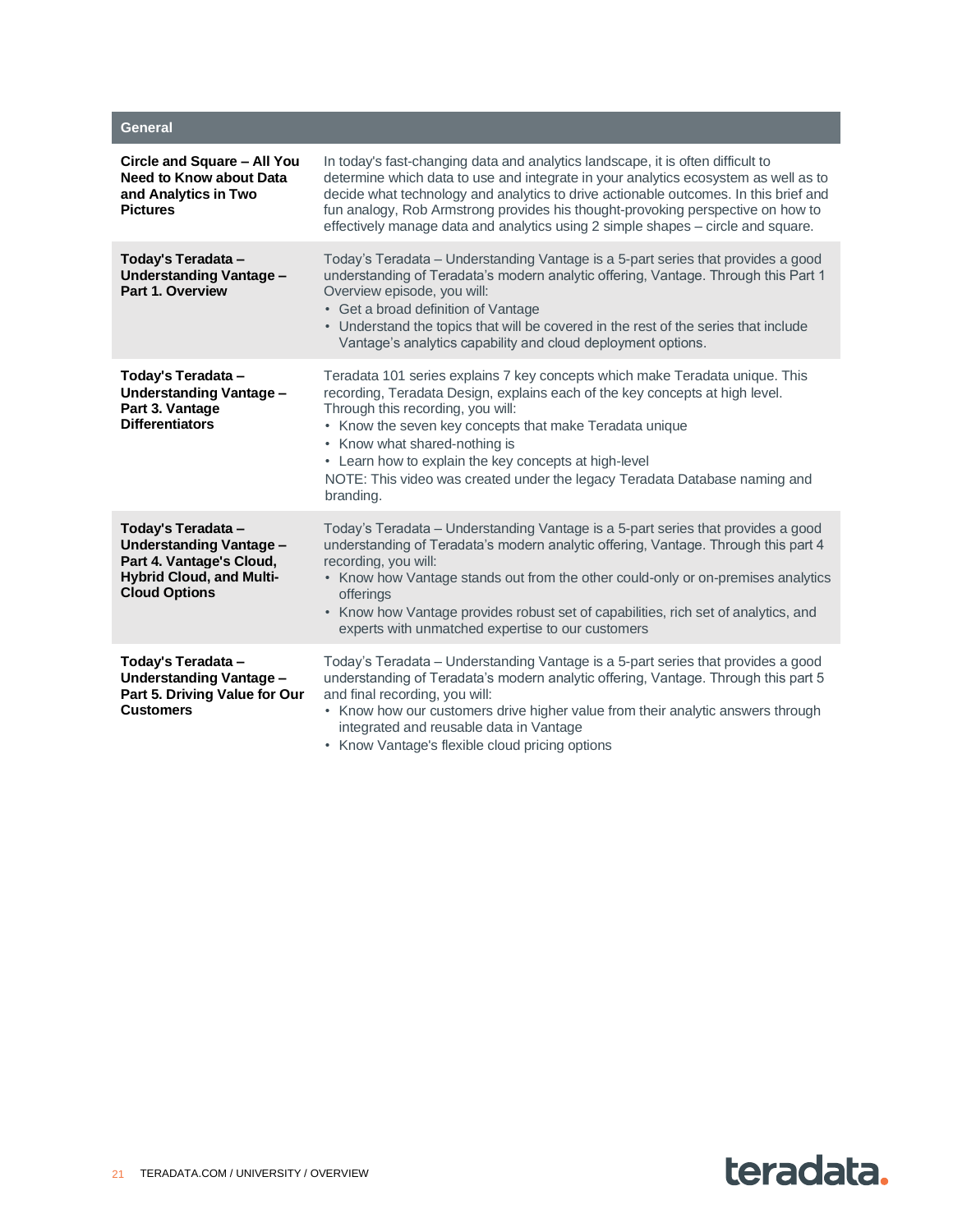

# <span id="page-21-0"></span>**Teradata Certification**

A Teradata Certification is a differentiator in today's quickly changing and competitive IT environment. Teradata certifications maximize your competitive advantage, demonstrating your dedication and growth to your career. Teradata certification is available globally to anyone interested in Teradata technology including customers, partners, associates, and students. Over 71,000 Teradata Certifications have been awarded and are recognized by major global organizations as an industry-standard measure of technical competence for IT professionals using Teradata technology, including Vantage.

All Teradata certifications can be taken at a Pearson Vue test center or remotely, at your home or office. Teradata is proud to announce that ALL who pass an exam and earn a Teradata Certification receive a digital badge. This is another great way to showcase your skills and knowledge!



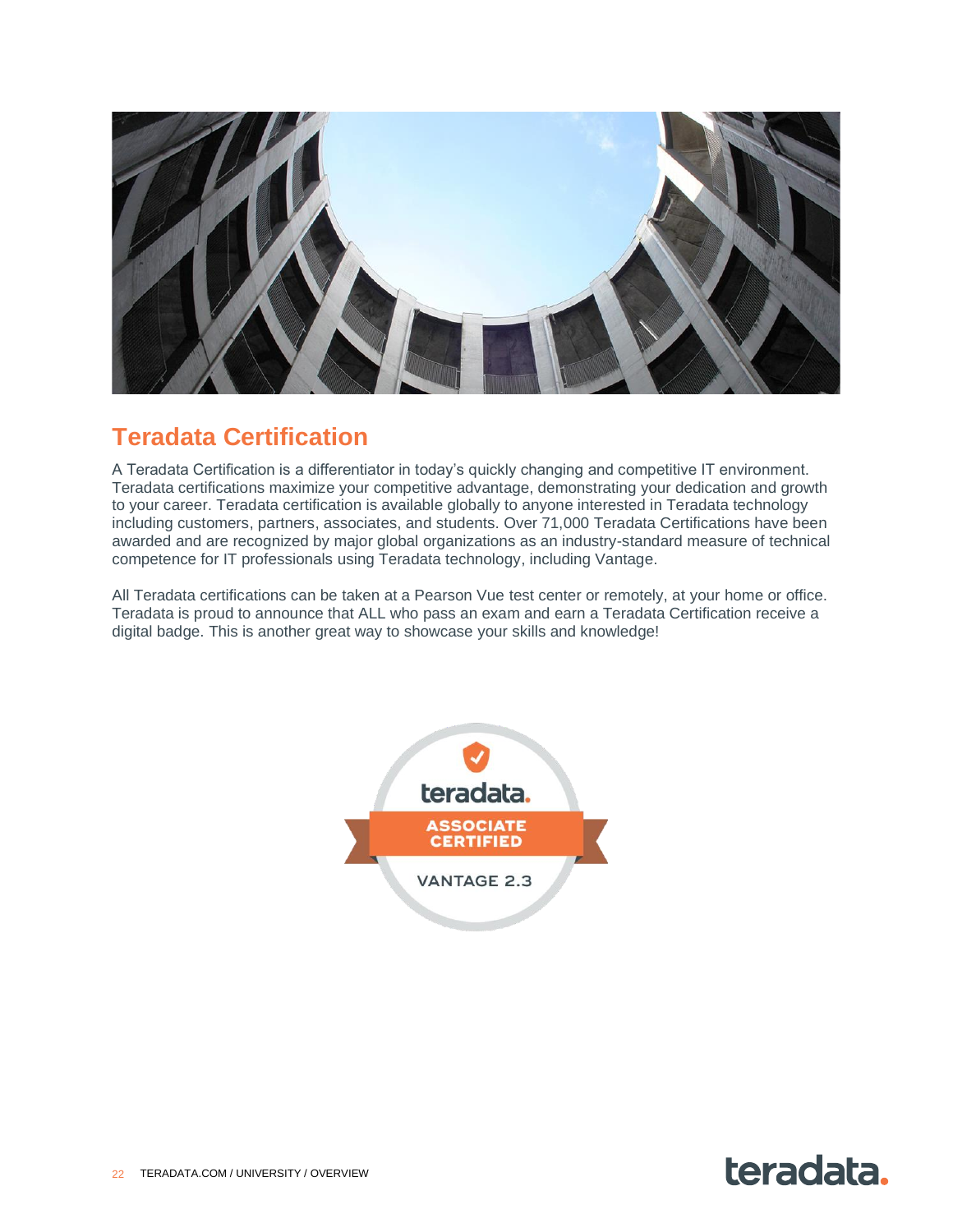

2. Scroll down and click on the "EXAM OBJECTIVES" tab. Read through the abbreviated exam objectives listed on this page and then download the PDF. This PDF will provide insights into the content of the exam. Review this document to see what you know and what you need to learn more about.

# **Analytics Exam**

Data Science Exam Data Engineering Exam **Administration Exam** Master Certifications

| <b>EXAM DETAILS</b> | <b>EXAM OBJECTIVES</b> | <b>EXAM PREP</b>                                                        |  |  |
|---------------------|------------------------|-------------------------------------------------------------------------|--|--|
|                     |                        | For more details regarding specific exam objectives, download this PDF. |  |  |

3. Click on the "EXAM PREP" tab. This tab will provide access to FREE exam practice questions! In addition, other learning resources that relate to the content are listed.

| EXAM DETAILS EXAM OBJECTIVES EXAM PREP |  |  |  |
|----------------------------------------|--|--|--|
|                                        |  |  |  |

4. Click on the "EXAM DETAILS" tab. Use this tab to learn how much experience an exam candidate is expected to have.

| <b>EXAM DETAILS</b> EXAM OBJECTIVES EXAM PREP |  |  |  |
|-----------------------------------------------|--|--|--|
|                                               |  |  |  |

5. Determine your learning needs and your exam approach based on this information, then register at **[home.pearsonvue.com/teradata](https://home.pearsonvue.com/teradata)**.